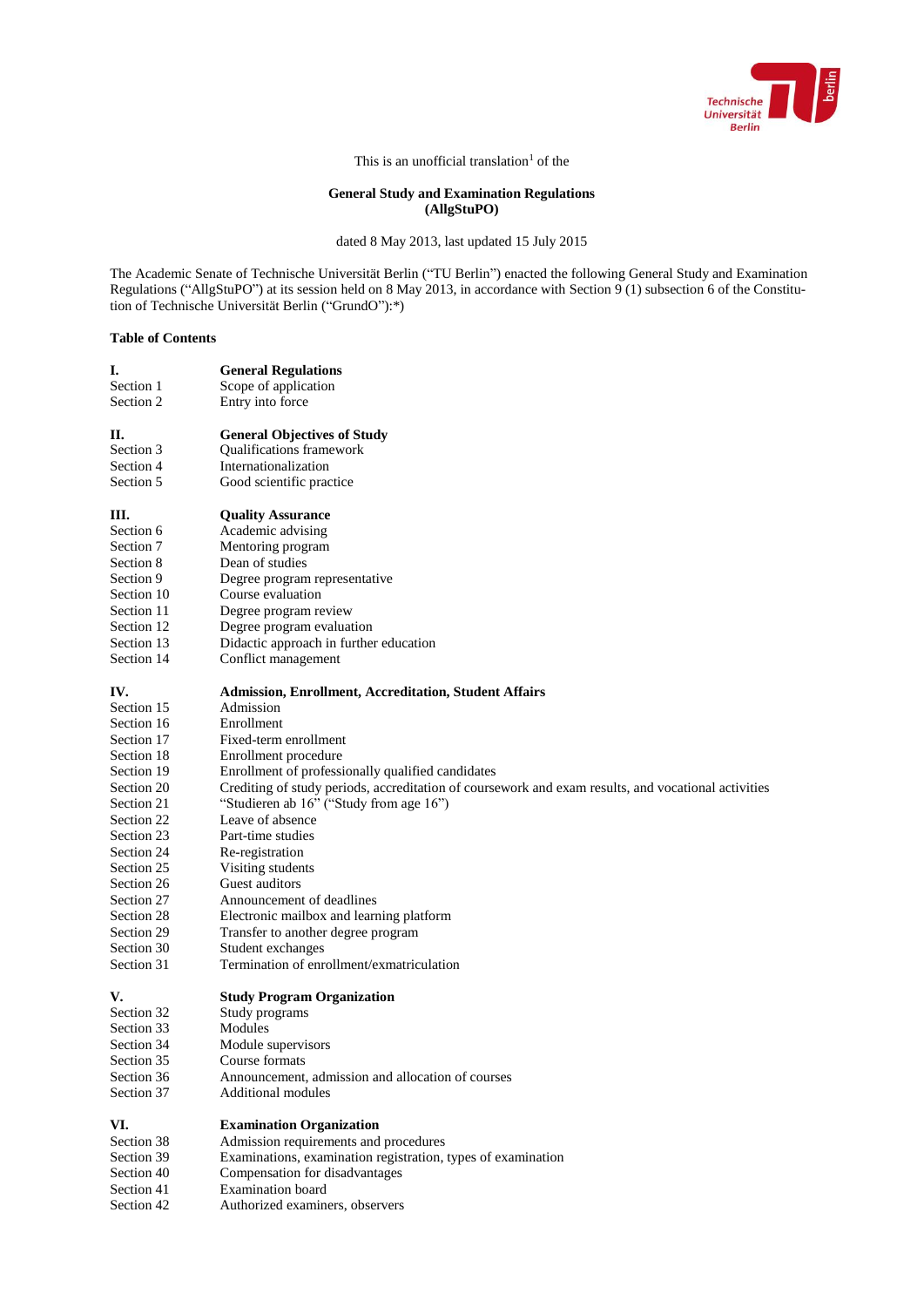| Section 43 | Oral exam                                                         |
|------------|-------------------------------------------------------------------|
| Section 44 | Written exam                                                      |
| Section 45 | Portfolio examination                                             |
| Section 46 | Final theses                                                      |
| Section 47 | Evaluation of exam results, overall grade and overall assessment  |
| Section 48 | Reconsideration procedures                                        |
| Section 49 | Repeat examinations                                               |
| Section 50 | Withdrawal, absence                                               |
| Section 51 | Cheating, breach of regulations                                   |
| Section 52 | Invalidity of exams                                               |
| Section 53 | Certificates, transcript, record                                  |
| Section 54 | Double degree, dual degree                                        |
| Section 55 | Joint degree                                                      |
| Section 56 | Diploma supplement and transcript of records                      |
| Section 57 | Authorization for data processing and access to examination files |
|            |                                                                   |

\_\_\_\_\_\_\_\_\_\_\_\_\_\_\_ \*) Endorsed by the Senate Administration for Education, Youth and Science of the State of Berlin on 29 October 2013, received on 16 December 2013.

## **I. General Regulations**

#### **Section 1 Scope of application**

These regulations govern the organization and implementation of studies and examinations for all degree programs at Technische Universität Berlin.<sup>1</sup> Subject-specific provisions that do not conflict with these regulations are not affected. Where responsibilities are set out for a faculty herein, this is merely for the purpose of linguistic simplification. Provisions apply in equal measure to joint committees, in accordance with Section 74 of the Berlin Higher Education Act (BerlHG).

## **Section 2 Entry into force**

(1) These regulations take effect in the 2014 summer semester, but at the latest on the day after publication.

(2) All applicable study and examination regulations upon these regulations taking effect shall be adjusted hereto within no more than one year. Primacy of the provisions hereof is not affected.

## **II. General Objectives of Study**

#### **Section 3 Qualifications framework**

(1) Technische Universität Berlin combines scientific, technical, arts-based and social science thinking and action within a single institution. According to the mission statement of TU Berlin, the study programs qualify students to act with social responsibility, in addition to providing expertise. The qualification goals of TU Berlin study programs are geared to the European Qualifications Framework for lifelong learning, which has categorized learning outcomes into knowledge, skills and abilities.

(2) A bachelor's degree confirms that graduates have acquired the scientific foundations and advanced knowledge of their subject areas, qualifying them to resolve complex technical problems using subtle and/or unanticipated solutions, including in positions with management and decision-making responsibility. Moreover, a bachelor's degree from TU Berlin confirms that graduates are able to consider the social consequences of scientific action in their work – beyond the boundaries of their subject. Such knowledge, skills and abilities qualify them for admission to a master's program and employment within the labor market.

(3) A master's degree confirms that graduates possess both broad and in-depth knowledge of their subjects, are able to develop such knowledge in a scientific and methodical way, and possess specialist problem-solving skills, integrating knowledge from other sectors, which result in new findings and trends. Master's graduates are characterized by strategic thinking and action with regard to social responsibility and sustainable development.

(4) These qualification goals are specified as learning outcomes in study regulations.

## **Section 4 Internationalization**

 $\overline{a}$ 

<sup>&</sup>lt;sup>1</sup> Discontinued undergraduate and graduate degree programs and those governed by the statutes on taking final examinations in discontinued undergraduate and graduate degree programs at Technische Universität Berlin ("AuslaufSa") are excluded from the application of examination regulations. No adjustment is made to the regulations for undergraduate and graduate degree programs, pursuant to Section 2 (2).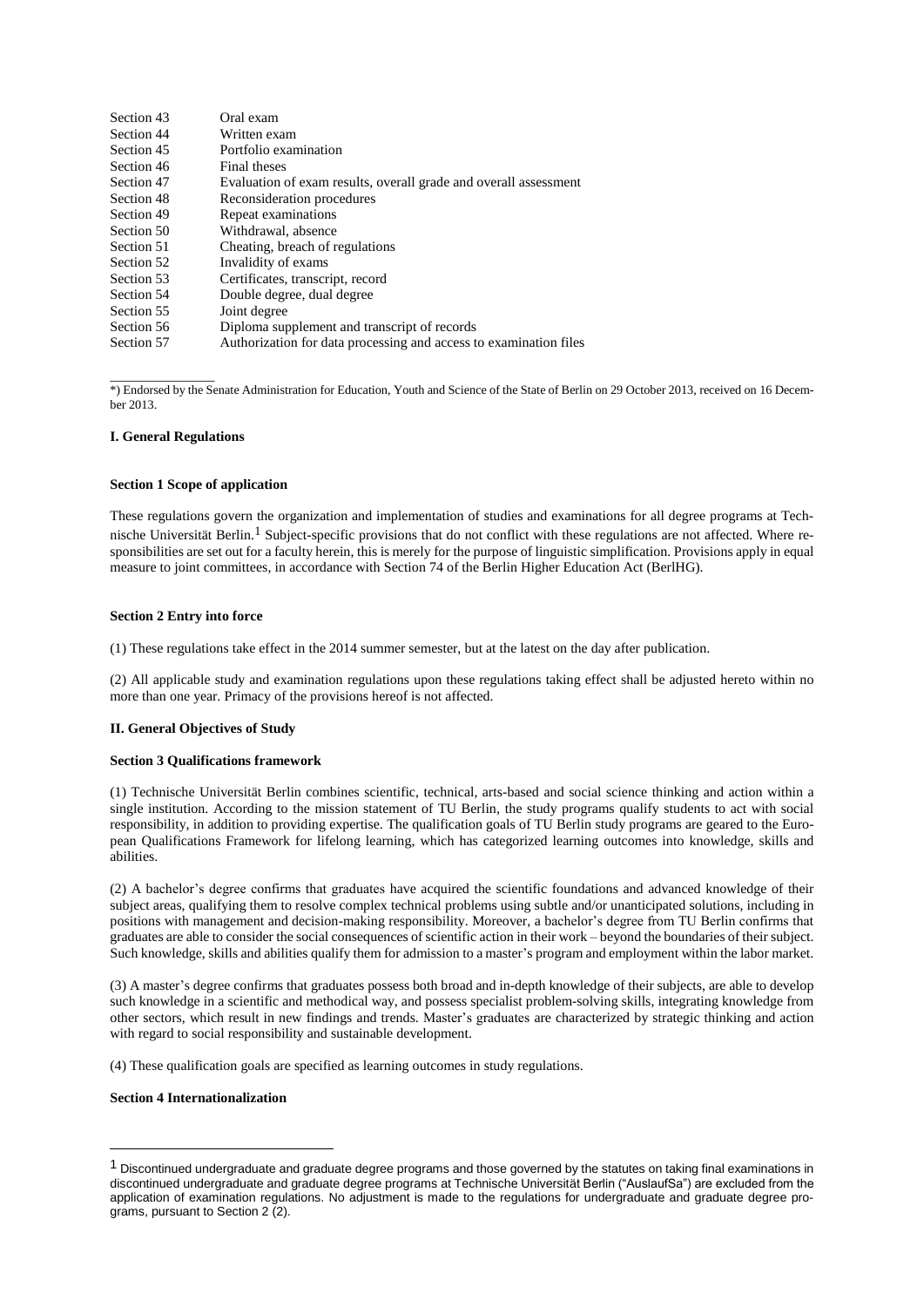(1) TU Berlin is a scientific and international educational institution where the international experience as well as intercultural and foreign language skills (particularly English) which students acquire during their studies prepare them for a global labor market.

(2) All study programs are organized in such a way that students are able to stay abroad without incurring any disadvantages; a mobility window is scheduled and designated in the study regulations. Student mobility is supported by transparent accreditation practices. It is recommended to conclude a Learning Agreement, as defined in the ECTS Users Guide.

## **Section 5 Good scientific practice**

(1) TU Berlin promotes good scientific practice in learning and teaching.

(2) The rules of good scientific practice are communicated at the start of a degree program (for example as part of an introductory course or other course) and continually practiced.

## **III. Quality Assurance**

#### **Section 6 Academic advising**

(1) Academic advising includes general academic advising and course guidance pursuant to Section 28 BerlHG.

(2) General academic advising and information is offered to students and prospective students, including for overlapping issues. This includes educational guidance and psychological counseling, information on inclusion of students with children, dependents requiring care, disabilities and/or chronic illnesses and financing studies and advice on relevant advising offers/services. The Career Service advises students on the transition to professional life and professional independence. Guidance for foreign students is the responsibility of Student Mobility and International Students.

(3) Course guidance is provided by each faculty to support students in their studies with course-related advice. Its tasks include helping students sensibly plan and implement their studies on the basis of their individual skills and career expectations and within the scope of study regulations and the range of teaching modules, and where possible providing support for the completion of studies. Such tasks include regular introductory events and advice on interdisciplinary studies.

(4) In order to coordinate tasks, the faculty board, pursuant to Sections 28 and 73 BerlHG, employs a professor as course guidance representative who is supported by student assistants. The faculty board may enlist the help of other members of the faculty for course guidance.

(5) Further specific advice is provided on individual subject areas by the professor of the relevant academic chair.

(6) The faculty also publishes detailed information and guidance on study programs, including in the relevant language for study programs with a foreign language (as a compulsory elective).

(7) Introductory events are offered to first-year students at the start of the first semester. Courses scheduled for the first semester may be cancelled for this purpose.

## **Section 7 Mentoring program**

(1) Mentoring programs serve to ensure a positive exchange between students and lecturers and to improve individual support. Faculties should set up and implement mentoring programs for study programs. Such mentoring programs can be provided in different forms (for example individual, group, tandem, online mentoring or shadowing) for a variety of target groups (for example introductory, foundation, specialization or final degree phase) and with different objectives (e.g. course objectives, social priorities, interdisciplinary exchange). The criteria for mentors or mentees (for example linking to a study program, possible restrictions on participation) are defined in the relevant program.

(2) A description is prepared for a mentoring program in accordance with subsection 1, decided on by the faculty board, and published on the associated website for the study program. All lecturers are obliged to support the relevant program. Each mentoring program is evaluated.

## **Section 8 Dean of studies**

The dean of studies performs teaching and study-related tasks at the faculty within the dean's overall responsibility. In particular the dean of studies is responsible for:

- quality assurance in studies and teaching;

- representation of the faculty vis-à-vis other members and bodies of the university (Steering Committee, Central University Administration, Academic Senate) in teaching and student matters;
- service agreements with other faculties;

- communication between students and lecturers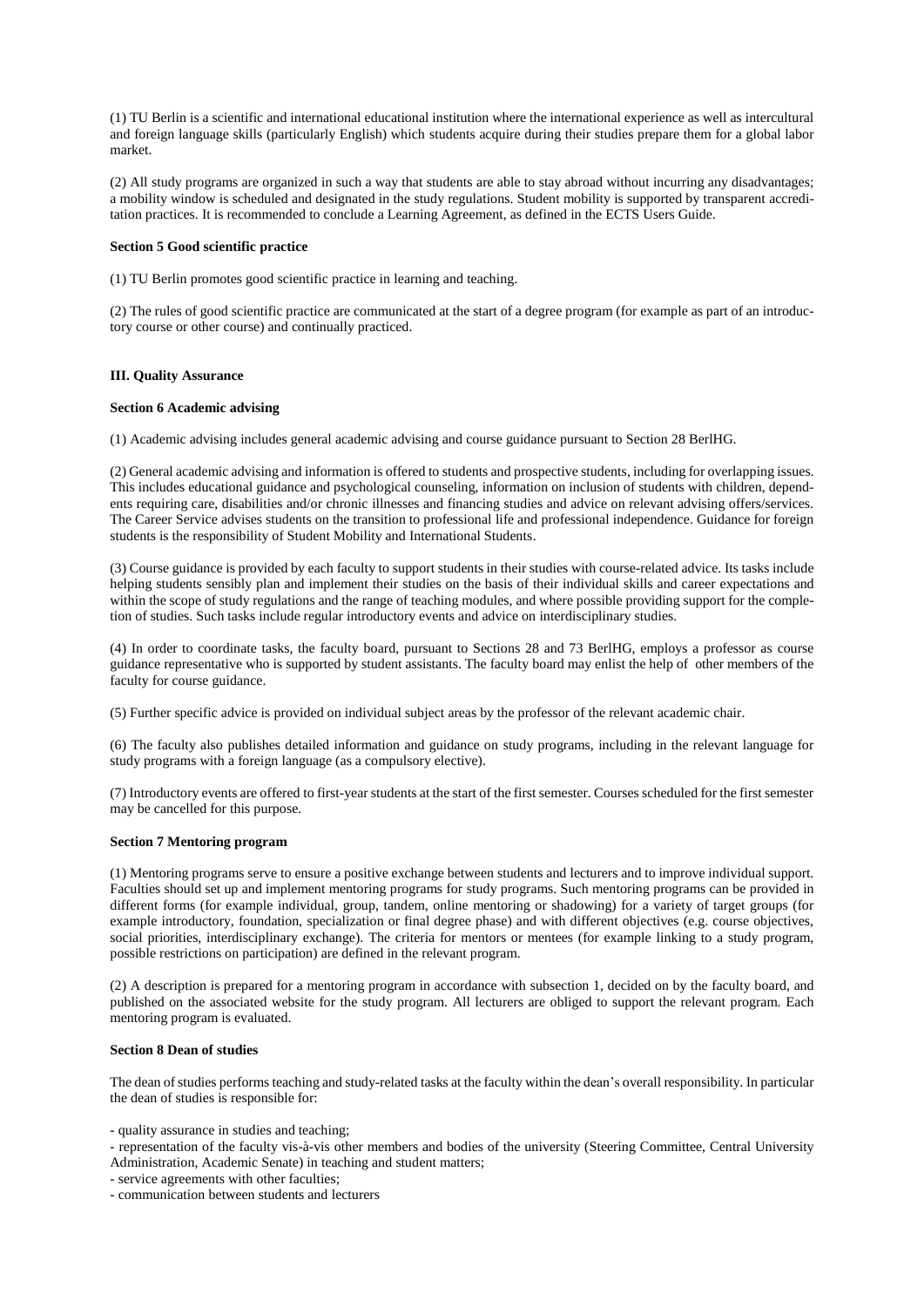#### **Section 9 Degree program representative**

The faculty appoints a course representative for each study program within its scope of responsibility, who should hold qualifications in accordance with Section 32 BerlHG (authorized examiners). If no such person is designated, the tasks are passed onto the dean of studies. These tasks include the following:

1. Upon creation or revision of a study program:

- analysis of the labor market and competitive training;
- coordination of curriculum development;
- coordination of skills targets for the study program;
- capacity planning;
- examination of feasibility of completion of studies;
- compilation of course schedules;
- compilation or revision of study and examination regulations;
- service agreements.
- 2. Following introduction of the study program:
	- regular holding of teaching conferences;
	- cooperation in (re-)accreditation;
	- course planning;
	- guarantee of qualification objectives and feasibility of studies;
	- identification and elimination of study bottlenecks;
	- coordination of module contents;
	- initiatives for curriculum revision;
	- service agreements.

## **Section 10 Course evaluation**

Students complete regular course evaluations at TU Berlin, which largely serve as a feedback instrument for lecturers to continually improve their teaching. Results should be discussed with students. The evaluation statutes of TU Berlin provide further details hereof.

#### **Section 11 Degree program review**

Each degree program is evaluated in a cycle of four to eight years in terms of:

- implementation of skills targets;
- feasibility of completion of studies;
- additional criteria.

Results are published. Further development needs are recorded within the scope of a faculty agreement between the Steering Committee and the faculties.

## **Section 12 Degree program evaluation**

A degree program evaluation – publicly accessible within the University – shall be convened for each study program at least once a year, to which academic staff and student representatives of the study program are invited. Relevant persons in charge of other faculties' services shall be invited. Additional participants may also be invited. The degree program evaluation is chaired by the degree program representative and addresses the following tasks:

- discussion of course evaluation results;
- discussion of current examination/assessment statistics;
- discussion of experiences from current academic year;
- coordination and updating of teaching content;

- discussion and analysis of further relevant information (e.g. alumni surveys, statistics about study programs, duration of studies, graduate retention).

## **Section 13 Didactic approach in further education**

Public servants performing full-time teaching tasks are under an obligation to provide continuing education and further training in a didactic approach and are supported by Technische Universität Berlin.

### **Section 14 Conflict management**

(1) Within the framework of conflict and complaint management, the University is committed to a transparent, non-administrative procedure to resolve conflicts and complaints, as far as possible acceptable to all participants.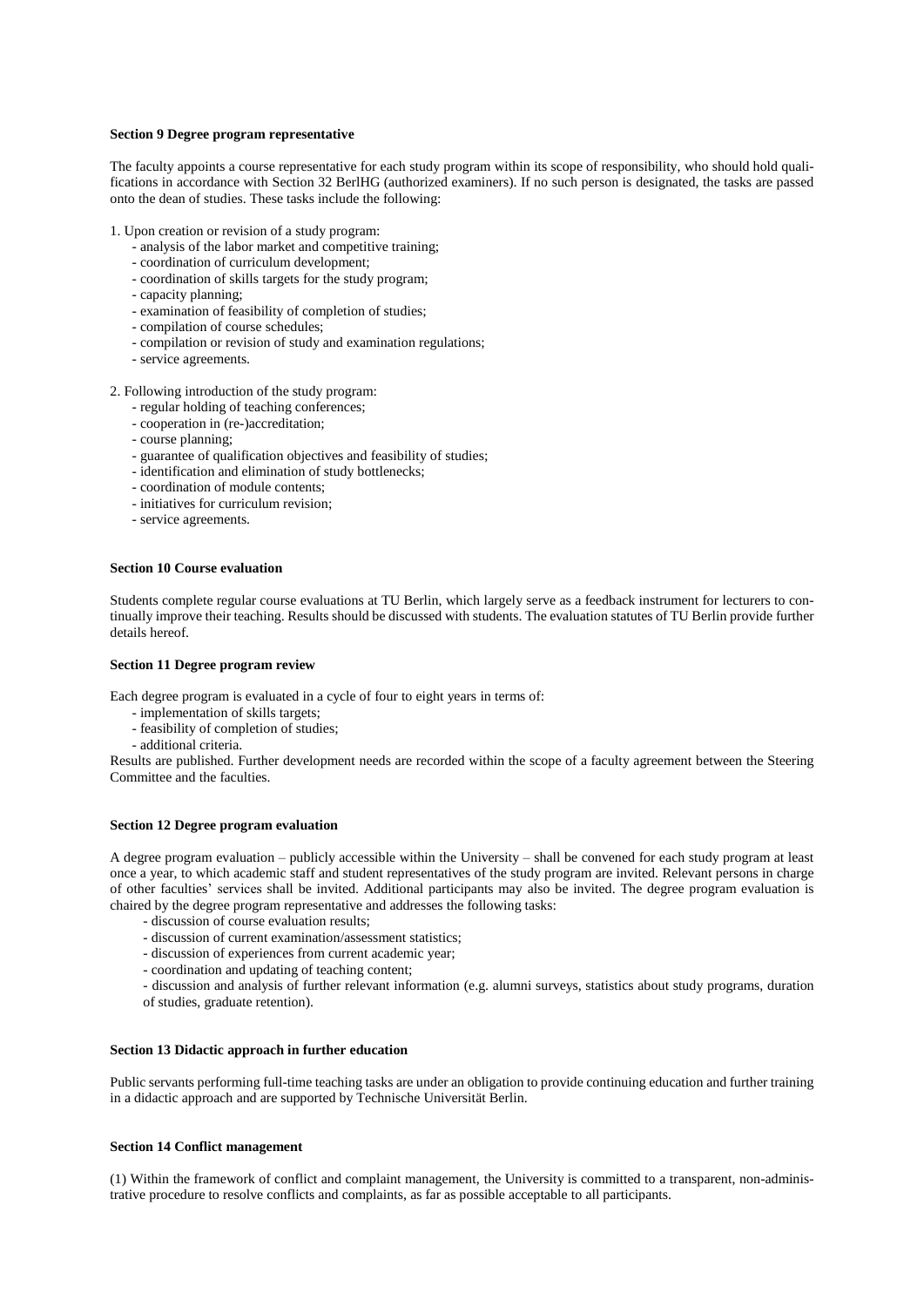(2) In case of complaints being lodged, all complainants receive confirmation of receipt of the complaint and, on request, feedback on its processing status or implementation within one working day. The University shall identify appropriate complaints offices.

(3) Within the scope of conflict management, all existing central and decentralized advisory bodies are centrally identified. Forms of conflict handling are stipulated in mentoring programs. Recommendations on conflict resolution are made within the framework of guidelines, such as the guideline on protection from sexual discrimination, harassment and violence.

# **IV. Admission, Enrollment, Accreditation, Student Affairs**

### **Section 15 Admission**

(1) Admission procedures shall be conducted for such study programs where restrictions on admission apply. Procedures shall comply with the statutory provisions, the Statutes of TU Berlin Governing Selection Procedures, the doctoral regulations and relevant study program-specific admission rules. Applicants may only take part in admission procedures if they submit due applications on time, including all necessary documents, and fulfill general and subject-specific entry requirements.

(2) Applicants from abroad who are not coequal with German nationals must be admitted to enroll, in respect of which decisions are taken by the responsible body of the Central University Administration. The equivalence of international university entrance qualifications must be established, unless applicants have already acquired university entrance qualifications under German law. The basis for an assessment of equivalence is formed by the evaluation recommendations of the Central Office for Foreign Education. Responsibility for decisions on the evaluation of international educational qualifications for the purpose of entrance into higher education in Berlin, including subject affiliation and clarification of any doubts with the Central Office for Foreign Education, lies with the competent senate authority for higher education institutions (Section 61 of the Schools Act for the State of Berlin). Moreover, international applicants shall demonstrate a working knowledge of the German language in accordance with the effective resolution of the Standing Conference of Ministers of Education and Cultural Affairs on the admission of international applicants with foreign education certificates to study at German higher education institutions, allowing them to take classes. Further details on verification are specified by the responsible body of the Central University Administration.

(3) The necessary language skills for international study programs shall be defined in subject-specific regulations.

(4) Qualifications pursuant to Section 7 and Section 7a of the Act on the Admission to Higher Education Institutions in the State of Berlin to Degree Programs are established in compliance with the relevant resolution of the Standing Conference of Ministers of Education and Cultural Affairs on the conversion procedure of international school grades for higher education admission in Germany.

(5) International applicants intending to pursue doctorates, who write their dissertation – where permitted by the doctoral regulations – in a language other than German or English and who wish to take an oral exam, must demonstrate a working knowledge of this language. The doctoral regulations set out further details hereof. However, if these international applicants still have to perform coursework or exam assignments as a precondition for admission to the doctoral procedure, they must also demonstrate a working knowledge of the German language. The responsible body of the Central University Administration specifies further details on verification.

# **Section 16 Enrollment**

(1) Applicants shall be enrolled if they fulfill the admission requirements pursuant to Sections 10-13 BerlHG, and:

1. demonstrate, by their own declaration, that they have not enrolled in the selected study program at any other higher education institution within the scope of application of the Framework Act for Higher Education, or a higher education institution of a Member State of the European Union or other signatory to the Agreement on the European Economic Area;

2. demonstrate, by their own declaration, that they have not definitively failed to complete the requirements of the selected study program, or definitively failed prescribed exams, at any other higher education institution within the scope of application of the Framework Act for Higher Education, or a higher education institution of a Member State of the European Union or other signatory to the Agreement on the European Economic Area, where these are a compulsory component of the study program at TU Berlin;

3. demonstrate, based on statutory provisions, that they are covered by health insurance;

4. have paid fees and contributions, including social contributions to the Studierendenwerk, contributions to the student body, and charges for public transportation passes;

5. have been admitted to a restricted admission degree program or have applied to enroll in an unrestricted degree program;

6. in the event of enrollment as a doctoral student, the declaration of intent to pursue a doctorate has been accepted by the responsible faculty.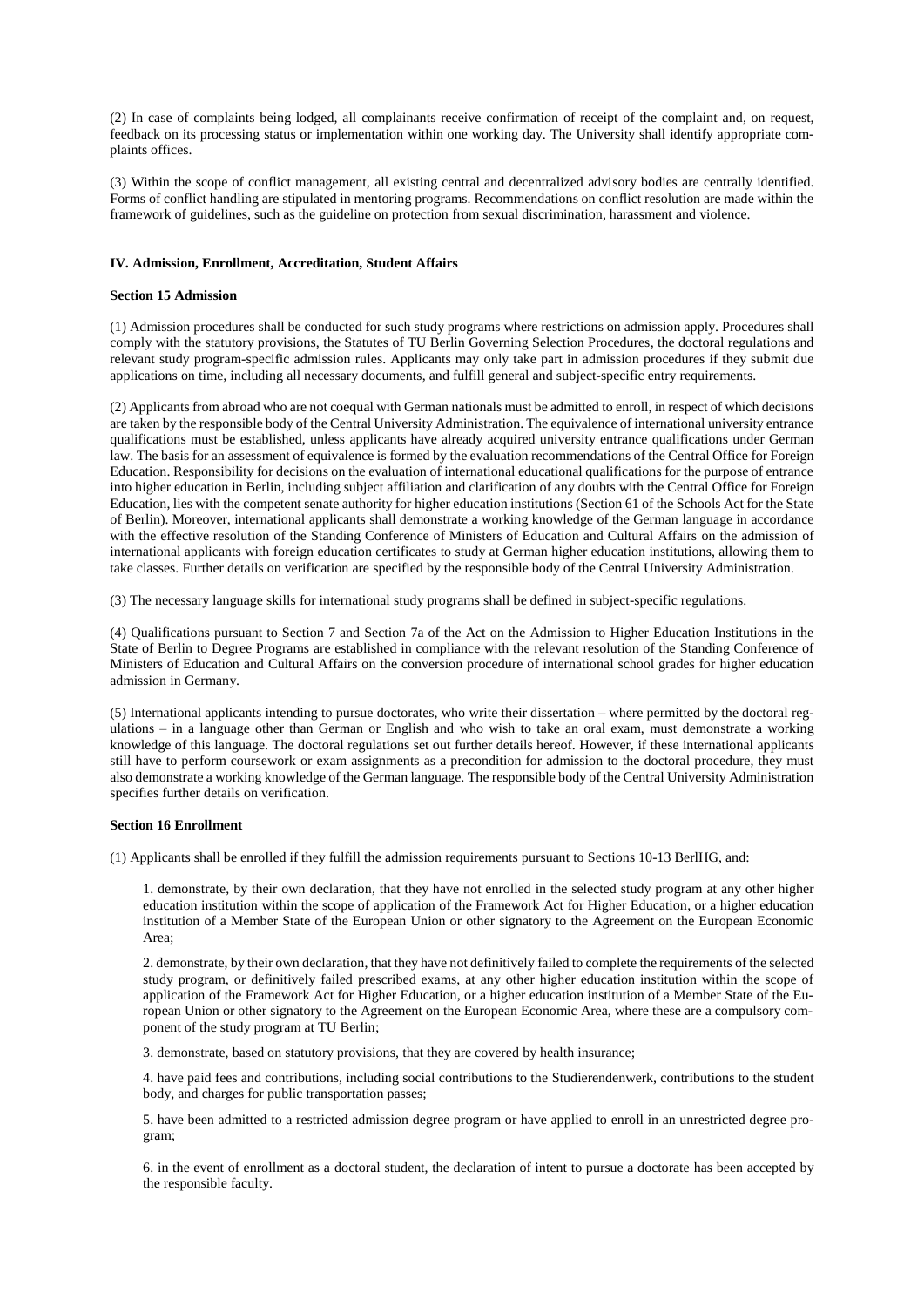(2) Enrollment is generally implemented for a study program which leads to graduation with professional certification.

(3) Enrollment is also possible for an additional study program. However, enrollment for more than one restricted admission study program is only possible where this is reasonable in terms of the study goal and other students are not thereby excluded from the first degree.

(4) Applicants may also be enrolled for a fixed term in accordance with Section 17.

(5) Enrollment establishes the right to use the facilities of the University under the applicable provisions (Section 9(1) BerlHG); this includes the right to attend courses in/of other study programs (see Section 36) and, in accordance with the examination regulations, to take exams in other study programs where proof of results stipulated in the associated examination regulations is provided.

(6) The obligation to pay fees and contributions, including social contributions to the Studierendenwerk, is not applicable if such fees have already been paid to another higher education institution in Berlin or Brandenburg, where enrollment has been completed. Appropriate proof shall be provided.

#### **Section 17 Fixed-term enrollment**

(1) Applicants from abroad, whose university entrance qualifications do not qualify them for direct admission to studies (no equivalence, as defined in Section 15 (2) hereof), can be enrolled in a preparatory course for a fixed term, in accordance with the applicable administrative provisions, in order to prepare for the admission examination. The fixed term is generally two semesters or, in the event of additional attendance at a German preparatory course, three semesters. There is no allocation to a study program.

(2) Foreign applicants with equivalent university entrance qualifications, pursuant to Section 15 (1), but without a working knowledge of German, may be enrolled for a fixed term to attend courses in German as a foreign language, usually for two semesters, in order to prepare for the German admission exam. Enrollment is limited to a fixed term of one semester for applicants under sentence 1, in order to attend introductory programs for the preparatory course. There is no allocation to a study program. Participation in specialist studies is not permitted during this enrollment procedure. The responsible body of the Central University Administration shall set out further details hereof, in consultation with the Academic Senate.

(3) International applicants wishing to study within an exchange program between Technische Universität Berlin and their home university, or within the scope of standard study visits abroad, can be enrolled for a maximum of two semesters without a specific admissions procedure. In exceptional cases, on application to the responsible body of the Central University Administration, extension by an additional two semesters is possible. A final examination can only be taken during such studies if permitted in specific regulations.

(4) Applicants may be enrolled for a fixed term in study programs which do not result in an initial professional qualification.

#### **Section 18 Enrollment procedure**

(1) Applications for enrollment shall be forwarded in writing to the responsible body of the Central University Administration.

(2) Applications for enrollment in unrestricted admission study programs shall be made by 1 April of each year for the summer semester and by 1 October for the winter semester in the form designated by the responsible body of the Central University Administration, and enrollment generally conducted within two weeks of application. In justified cases, the responsible body of the Central University Administration may ignore the above deadlines. The deadline shall not be effective if the application for enrollment is made by doctoral students. The responsible body of the Central University Administration decides on applications. All further details on the doctorate, in particular on the declaration of intent to pursue a doctorate are laid down in the doctoral regulations of Technische Universität Berlin. The deadline for enrollment in a restricted admission study program is included in the letter of admission.

(3) Certificates and declarations necessary for enrollment should be attached to the enrollment application; such documents shall be available at the latest by the time of enrollment. A candidate can be enrolled for one semester, subject to withdrawal, if they fulfill the conditions for enrollment, but are unable to verify this in time, for reasons beyond their control. If a statement appears dubious, proof cannot be provided in the specified way, or there are doubts about the accuracy or authenticity of submitted documents, the responsible body of the Central University Administration shall decide on the appropriate form of proof.

(4) Enrollment is conducted for the first semester. Notwithstanding this fact, the provisions of the Berlin Higher Education Act (BerlHG), the Act on the Admission to Higher Education Institutions in the State of Berlin to Degree Programs with Restricted Admission (BerlHZG), the Ordinance on Higher Education Admissions for the State of Berlin (BerlHZVO), and Section 20 hereof shall apply to higher semesters.

(5) Enrollment is completed by delivery or dispatch of the enrollment certificate.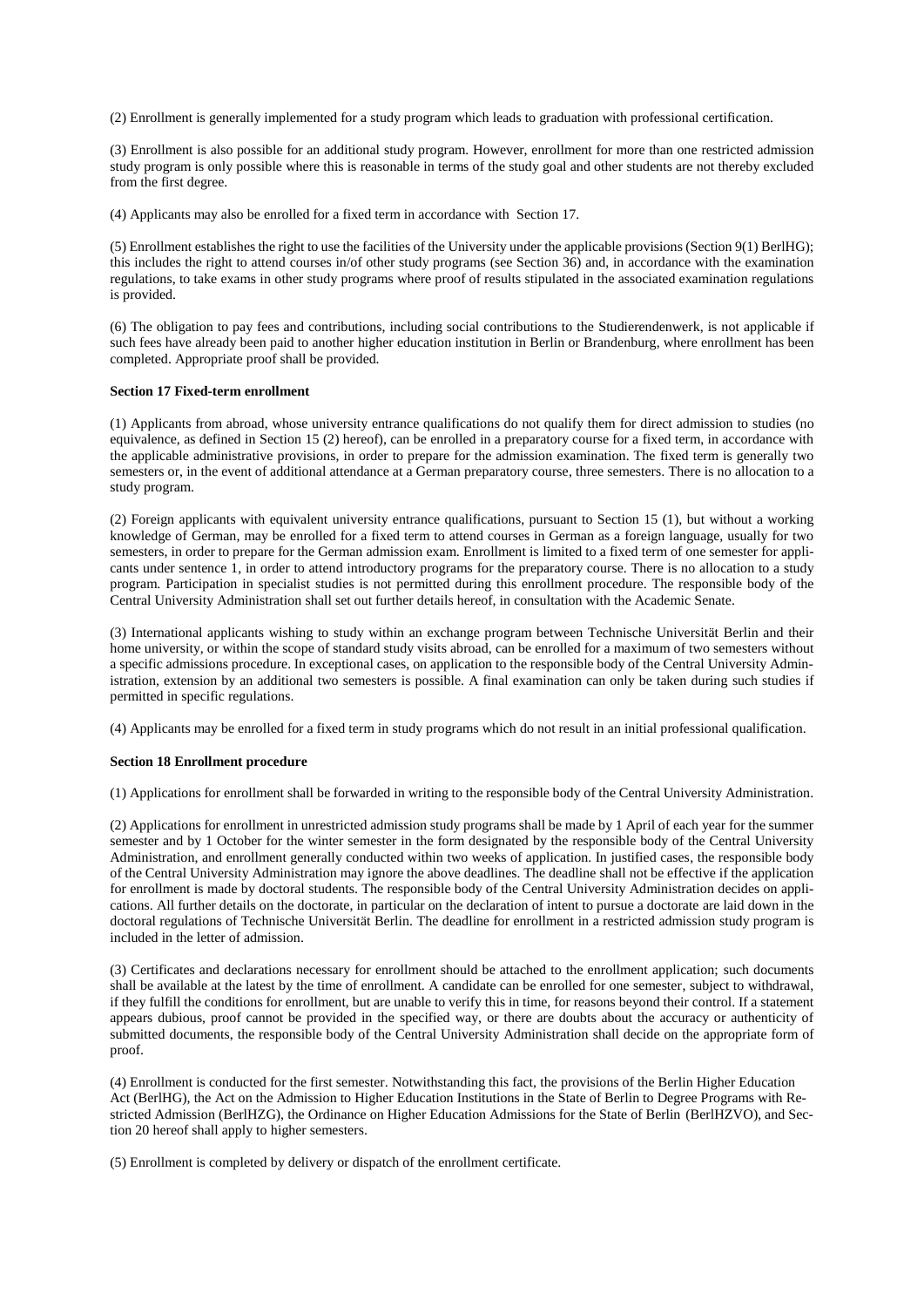#### **Section 19 Enrollment of professionally qualified candidates**

(1) Applications by students with professional qualifications for admission to and enrollment in a study program at Technische Universität Berlin, pursuant to Section 11 BerlHG, shall be submitted to the responsible body of the Central University Administration.

(2) The following certified evidence and declarations, which are intended to verify general university entrance qualifications (Section 11 (1) BerlHG), shall be attached to applications from students with professional qualifications:

1. proof of advanced education based on the provisions of handicrafts regulations (e.g. master craftsman's exam), the Vocational Training Act, or comparable provisions under federal or state law (Section 11 (1) no.1 of BerlHG); or

2. proof of vocational training completed at a state or state-approved vocational school, as defined in Section 34 of the Schools Act, or comparable training in another federal state (Section 11 (1) no. 2 BerlHG); or

3. proof of acquisition of a qualification comparable to further education designated under subsection 1, as defined in the Seaman's Act (Section 11 (1) no. 3 BerlHG); or

4. proof of acquisition of a qualification comparable to further education designated under subsection 1 as a result of a continuing education course, governed by state law, for healthcare professions and in the social care or educational sectors (Section  $11(1)$  no. 4 BerlHG).

(3) The following certificates and declarations shall be attached to applications from students with professional qualifications, containing a request for study which includes a similar subject to their professional qualifications and is intended to verify subject-related university entrance qualifications (Section 11 (2) BerlHG):

1. proof of completed vocational training lasting at least two years, governed by federal or state law, in a profession that is closely related to the intended study program (Section 11 (2) no.1 BerlHG); and

2. proof of at least three years' employment in the studied profession (Section 11 (2) no. 2 BerlHG).

(4) Certification of a successful admission examination to Technische Universität Berlin demonstrating the capacity to study shall be attached to applications from students with professional qualifications, as per subsection 3, containing a request to study in a subject outside the area of their professional qualification (Section 11 (3) BerlHG).

(5) The deadline for submitting applications is set as 15 July for the winter semester and 15 January for the summer semester.

(6) Applications submitted in full and on time which meet the requirements of Section 11 (1) BerlHG shall be included in the procedure for awarding places in a pre-allocated quota, according to Section 6 (2) of the Berlin Higher Education Admissions Regulation.

(7) Applications submitted in full and on time, which meet the requirements of Section 11 (2) BerlHG, shall be forwarded to the responsible examination board by the responsible body of the Central University Administration. The examination board shall decide whether this constitutes an appropriate professional qualification for the intended program, or whether an entrance exam should be taken, pursuant to Section 11 (3) BerlHG, examining the applicant's capacity to study. The statutes set out further details on the entrance examination. The reasoned decision of the examination board shall be communicated in writing to the responsible body of the Central University Administration, which then decides on admission within the scope of the due admissions procedure. Admission is implemented within the quota set as the pre-allocated quota in the admissions procedure (QuoSa) set out in the applicable statutes.

(8) If the number of applicants within the pre-allocated quota under the Berlin Higher Education Admissions Regulation exceeds the available places, places are awarded according to Section 8a of the Berlin Higher Education Admissions Act.

#### **Section 20 Crediting of study periods, recognition of previous coursework and exams, and vocational activities**

(1) Periods of study, coursework and exam results in the same study program at a German higher education institution are accredited by the examination board in case of equivalence. Failed examinations count as exam attempts. In case of a change of university, it is not possible to enter at a lower degree semester.

(2) Periods of study, coursework and exam results performed at higher education institutions beyond the scope of application of the Framework Act for Higher Education shall be recognized on request, in accordance with the equivalence agreements approved by the Standing Conference of Ministers of Education and Cultural Affairs and the Conference of University Rectors; if there are no such agreements, the responsible examination board shall decide, in consultation with the responsible body of the Central University Administration. Otherwise, in case of doubts concerning equivalence, a hearing may be given to the Central Office for Foreign Education. If the student has eligibility confirmed by the examination board in the form of a "Learning Agreement" before the start of the semester abroad, the results gained at other international higher education institutions are recognized.

(3) Periods of study and coursework and exam results otherwise provided with equivalent content and scope are accredited as coursework and exam results by the examination board if there are no major differences in terms of skills acquired. There is no schematic comparison, but rather an overall assessment is made. Failed exams count as exam attempts. Certified equivalent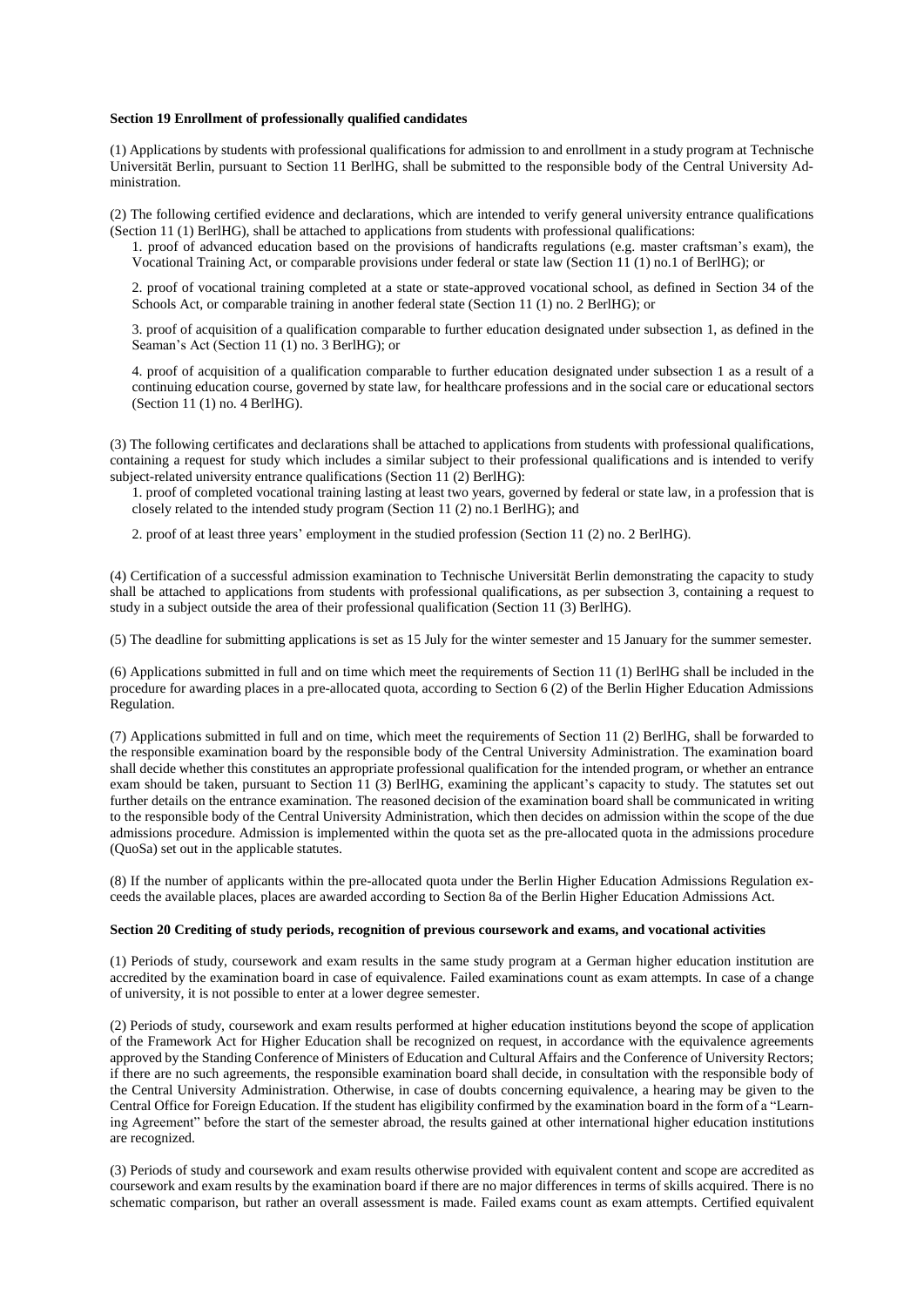skills and abilities (qualifications) acquired outside a higher education institution shall be recognized for up to half the points designated for the study program by the examination board.

(4) Applications for recognition of previous coursework and exams should be made by the end of the second semester after admission to studies at TU Berlin. Recognition of commenced examination procedures is excluded.

(5) If the equivalence of other coursework and exam results or qualifications as per subsections 2 and 3 cannot be established, the applicant shall be informed thereof in writing and the examination board decides whether a supplementary exam is to be taken. Equivalence agreements approved by the Standing Conference of Ministers of Education and Cultural Affairs and the Conference of University Rectors, and agreements reached within higher education partnerships shall be observed. Supplementary exams solely serve to clarify whether the student has the minimum required knowledge. If the supplementary exam is assessed as "passed", the results are recognized. If the supplementary exam is assessed as "failed", the results shall be recorded as regular module exams. The provisions of Sections 42-46 apply accordingly to enrollment for supplementary exams.

(6) Grades shall be recognized – where grading systems are comparable – and included in the calculation of overall grade in accordance with the examination regulations and the eligibility of international educational qualifications ("anabin") and the modified Bavarian formula. If grading systems are not comparable, the comment "passed" shall be recorded.

(7) The applicant is obliged to provide sufficient information on the result to be recognized. The burden of proof for an application failing to fulfill the requirements lies with the body conducting the accreditation procedure. If agreements and arrangements between the Federal Republic of Germany and other countries on equivalence in the higher education sector (equivalence agreements) benefit students from foreign states in contradiction to subsections 1-6, the provisions of the equivalence agreement shall take precedence.

# **Section 21 "Studieren ab 16" ("Study from age 16")**

Pupils in upper secondary schools (starting from 10<sup>th</sup> grade) may, with the written consent of their school, attend selected courses at TU Berlin as early students within the TU Berlin program **"Studieren ab 16".** In exceptional cases, pupils from below grade 10 are also allowed to take part. Applications shall be made to the responsible body of the Central University Administration by the start of the relevant semester. There is no right to inclusion in the program. Participation does not constitute membership of Technische Universität Berlin and is free of charge. Coursework and exam results provided within the **"Studieren ab 16"** program, upon application, shall be credited to comparable coursework and exam results for later studies at Technische Universität Berlin. Section 20 (1) sentence 2 is not applicable.

### **Section 22 Leave of absence**

(1) Students wishing to interrupt their studies at Technische Universität Berlin in the following semester may make an application for a leave of absence on important grounds, providing relevant evidence at the earliest upon re-registration and at the latest four weeks after the start of the semester. Important grounds for temporary withdrawal include:

- 1. studies abroad; 2. completion of internship;
- 3. personal illness;
- 4. birth of a child;
- 5. illness/care for a child of person requiring supervision;

6. supervision of a child within the first six years of life, for a maximum of three years.

Temporary withdrawal is generally issued for one semester, but for a maximum of four semesters. In justified cases, the upper limit may be exceeded. The decision is taken by the responsible body of the Central University Administration. A semester of leave is not deemed a regular semester.

(2) By way of exception, a semester of leave may be granted for applications filed late if the reason for temporary withdrawal only occurs after the deadline has expired. Coursework results until this date are recognized.

(3) A semester of leave should not be issued for the first semester.

(4) During the period of leave, the right to attend classes is suspended, while other rights, including the right to take exams outside classes, continue.

(5) In case of leave pursuant to subsection 1 no. 6 hereof, students are entitled to attend classes for a period of up to six semesters. Attended classes shall not exceed the demands of students not subject to temporary withdrawal. The same applies to students subject to temporary withdrawal under subsection 1 no. 3 hereof, who should be allowed to gradually reintegrate into studies, even during a semester of leave.

## **Section 23 Part-time studies**

(1) Study programs at TU Berlin are usually full-time. Part-time studies are possible if grounds arise in accordance with Section 22 (4) of the Berlin Higher Education Act.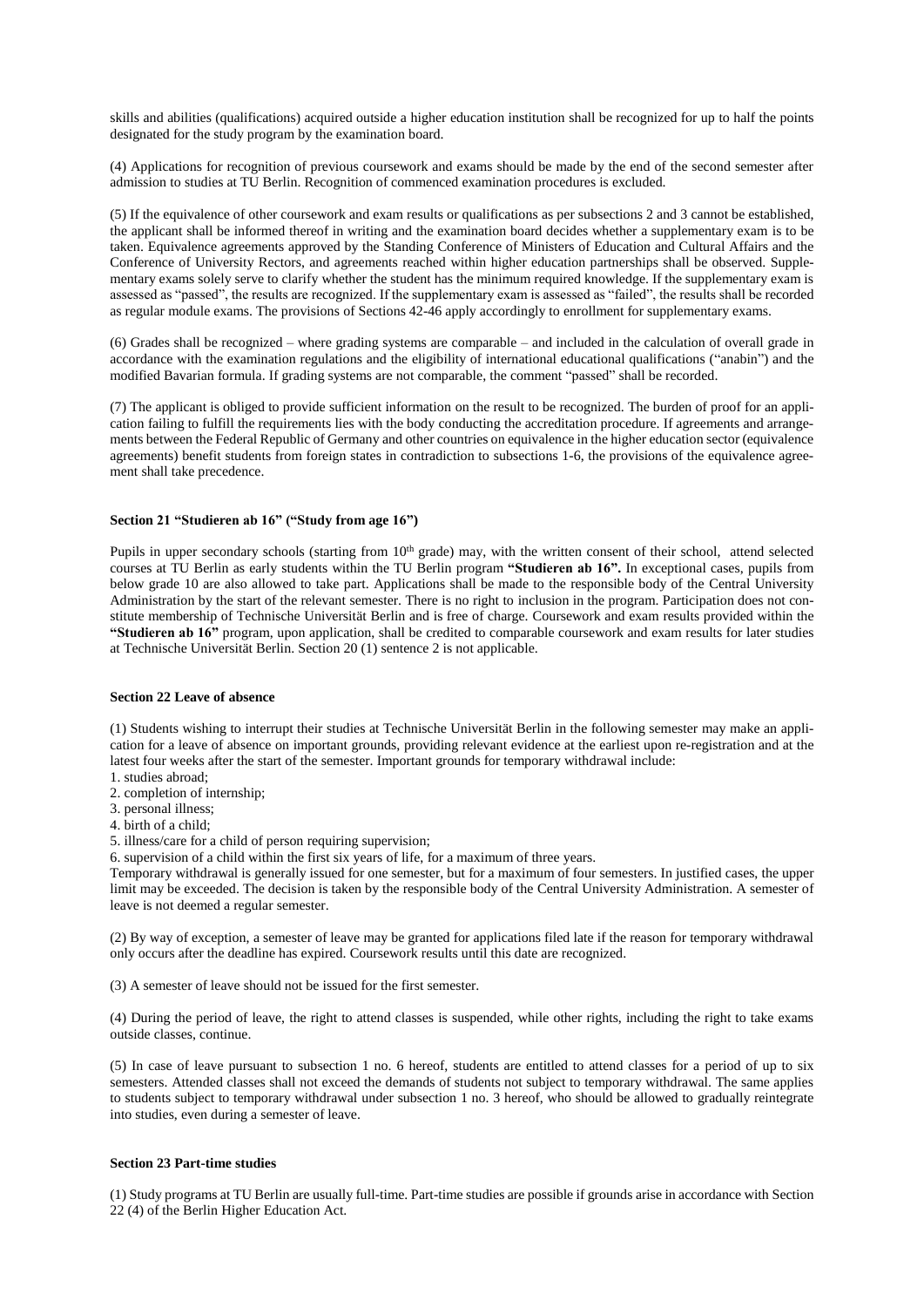(2) In part-time studies, half the credit points or results stipulated in full-time studies, based on the examination regulations for the relevant study program, can usually be acquired per semester. Credit points acquired by repeat examinations are disregarded.

(3) Application for part-time studies shall be made in writing – stating the reasons – to the responsible body of the Central University Administration, usually by the re-registration deadline for the following semester. Relevant evidence shall be attached to the application.

(4) Unless the student has designated a shorter period in the application or in the course of re-registration, studies shall be conducted part-time, where the requirements are in place under Section 22 (4) BerlHG. Part-time studies are always pursued for at least one semester. The student shall inform TU Berlin within the scope of re-registration if the reasons for part-time studies no longer exist.

(5) During part-time studies, students are granted separate deadlines with reference to their personal situation, in particular for final theses. Extended periods shall not exceed twice the regular deadline.

(6) Part-time students have the same status at the University as full-time students. Fees and contributions shall be paid in full.

(7) Semesters in part-time studies are included as half semesters and full university semesters.

#### **Section 24 Re-registration**

(1) Students wishing to remain enrolled for the following semester shall re-register.

(2) Invitations to re-register are sent to students. Students who have not received these documents are not released from their obligation to re-register, pursuant to subsection 1. Re-registration for a semester shall be duly implemented by the end of the lecture period in the previous semester. Subsequently, late re-registrations are only permitted if a late payment fine is paid by the end of the current semester. Fees paid for re-registration for the upcoming semester shall be refunded if a student's affiliation ends before the start of the semester for which re-registration is conducted. The re-registration deadline may be amended for a specific date by the responsible body of the Central University Administration, with the consent of the Academic Senate.

(3) Re-registration requires:

1. health insurance under the statutory provisions;

2. payment of due fees and contributions;

3. individually provided evidence within the scope of re-registration. Relevant information includes the invitation to reregister;

4. where appropriate a declaration amending the option to cooperate in the academic self-administration and the student body of Technische Universität Berlin, or exercising the right to vote at a faculty or institute;

5. notification of part-time students if the reason for part-time studies no longer exists.

(4) Re-registration is confirmed to the student by sending course documents for the new semester.

(5) Students are obliged to advise the responsible body of the Central University Administration immediately of any change of name, semester or home address, or the loss of a student ID card.

## **Section 25 Visiting students**

(1) Students at another higher education institution wishing to attend classes at Technische Universität Berlin may be admitted as visiting students upon request. Visiting students are not affiliated to Technische Universität Berlin.

(2) Applications shall be made in writing at the start of the lecture period for the relevant semester to the responsible body of the Central University Administration. If a class is held during semester breaks, applications for admission can also be made at the start of the class. The consent of the class lecturer and the dean of studies of the (service-providing) faculty shall be attached to the application.

(3) Admission is conducted for the relevant semester. Certification of admission is issued accordingly.

(4) Visiting students shall only attend classes with a restricted number of participants if students of Technische Universität Berlin are not thereby excluded.

(5) A visiting student may acquire certificates of completion from attended classes.

(6) Visiting students may take subject exams. Examination regulations for study programs from which courses have been selected shall apply to subject exams. No right exists to take part in subject exams.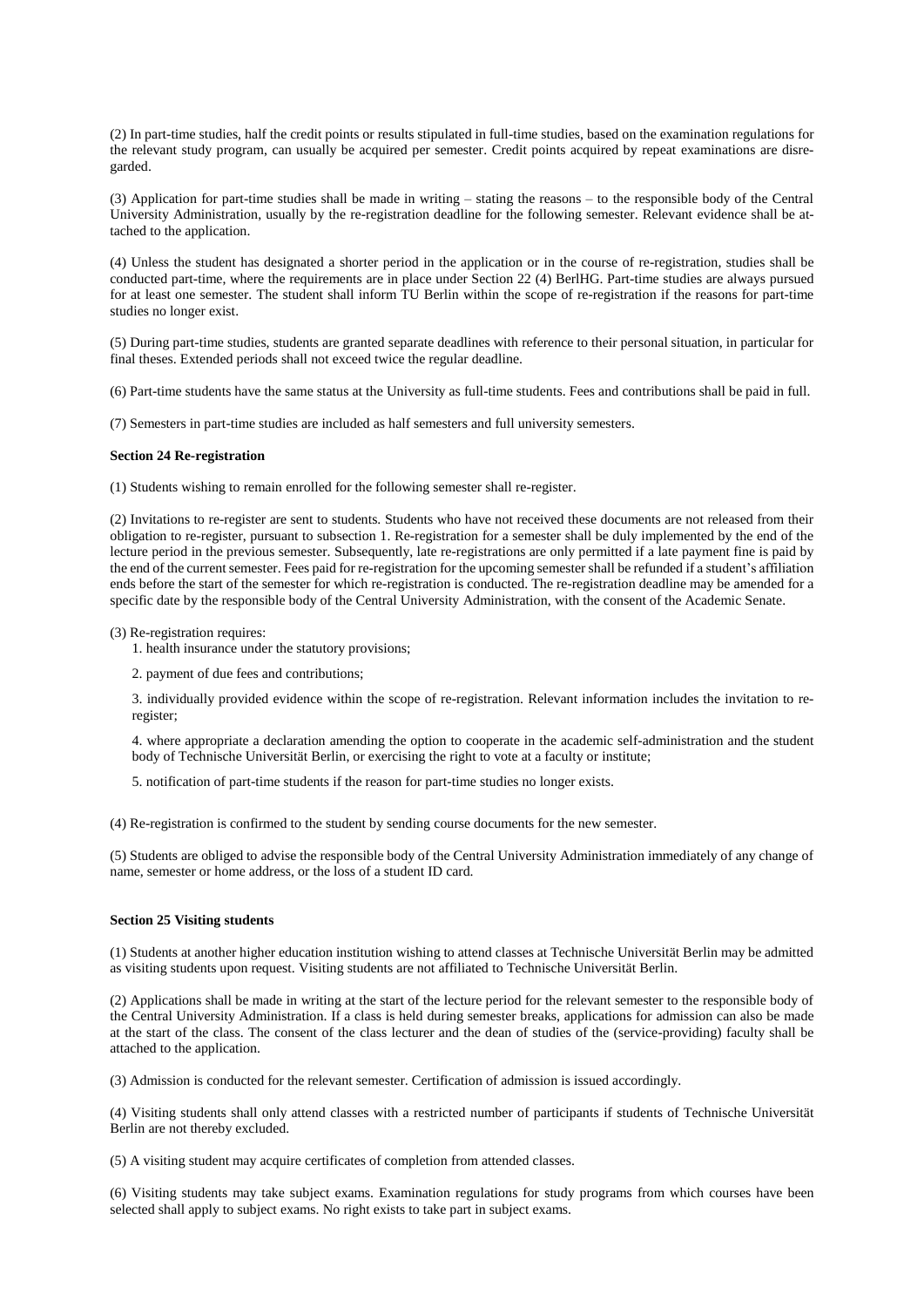(7) Equivalence of enrolled students and visiting students may be agreed with other university-level institutions for study programs and parts of study programs upon admission to classes and subject exams.

### **Section 26 Guest auditors**

(1) Persons wishing to attend individual classes without being enrolled at a higher education institution may be admitted as guest auditors upon request, with the consent of the class lecturer and the dean of studies for the (service-providing) faculty. Guest students are not affiliated to Technische Universität Berlin.

(2) Applications shall be made in writing at the start of the lecture period for the relevant semester to the responsible body of the Central University Administration. If a class is held during the semester break, applications can also be made for admission at the start of the class. The consent of the class lecturer and the dean of studies for the (service-providing) faculty shall be attached to the application.

(3) Admission is conducted for classes in the relevant semester. The total number of classes should not exceed six hours per week. Attendance at classes is certified on a guest auditor card handed out to guest auditors.

(4) Guest auditors may only be admitted to classes by special permission where students of Technische Universität Berlin or visiting students are not excluded as a result.

(5) A guest auditor may receive certification of attendance in classes and of successful participation for classes where results can be acquired. Guest auditors are not entitled to take examinations. Certification of attendance does not constitute proof of exam results.

# **Section 27 Announcement of deadlines**

Study-related deadlines, in particular deadlines for applications for admission, enrollment, re-registration, transferring to other degree programs, leaves of absence, part-time studies, exmatriculation or admission as a visiting or guest auditor, are announced in an appropriate way by the responsible body of the Central University Administration.

#### **Section 28 Electronic mailbox and learning platform**

(1) Students and lecturers are obliged to regularly check the mailbox of their TU Berlin email address. TU Berlin reserves the right to use this email address for all information relevant to studies in addition to the postal service.

(2) If lecturers use the university-wide electronic teaching and learning platform in their work, important information can be stored there for each module. Students are obliged to regularly check for information on the platform.

### **Section 29 Transfer to another degree program**

(1) Applications to transfer to another degree program without restricted admission shall be made by the start of the following semester for a new study program. If an additional qualification is required for the new study program, this shall be verified along with the application. Changing a degree program with restricted admission requires authorization.

(2) A decision from the responsible examination board for the new degree program about accredited coursework and exam results and the resultant semester grade shall be submitted with the application. The responsible body of the Central University Administration may dispense with such a decision if no coursework or exam results have been awarded in previous studies.

(3) Students wishing to be assigned to a higher semester by virtue of a placement exam, according to Section 23a (3) of BerlHG, must also submit the result of the placement exam with the application to transfer degree programs.

### **Section 30 Student exchanges**

(1) If admission is restricted for a study program and/or for certain semesters, a student exchange may take place with students from another German higher education institution, where the study program and semester coincide and both persons are enrolled under unrestricted conditions. Surrender of the student place by the admitted candidate and an application for exmatriculation of the student replace a positive selection decision for a candidate aiming to study at Technische Universität Berlin. Other admission and enrollment requirements are not affected.

(2) Applications for re-enrollment in case of changing higher education institutions shall be made to the other higher education institution immediately after de-enrollment within the deadline in accordance with Section 18 (2); exmatriculation by the previously attended university shall be verified by a copy of the de-enrollment letter from the previous higher education institution at the latest upon enrollment at TU Berlin.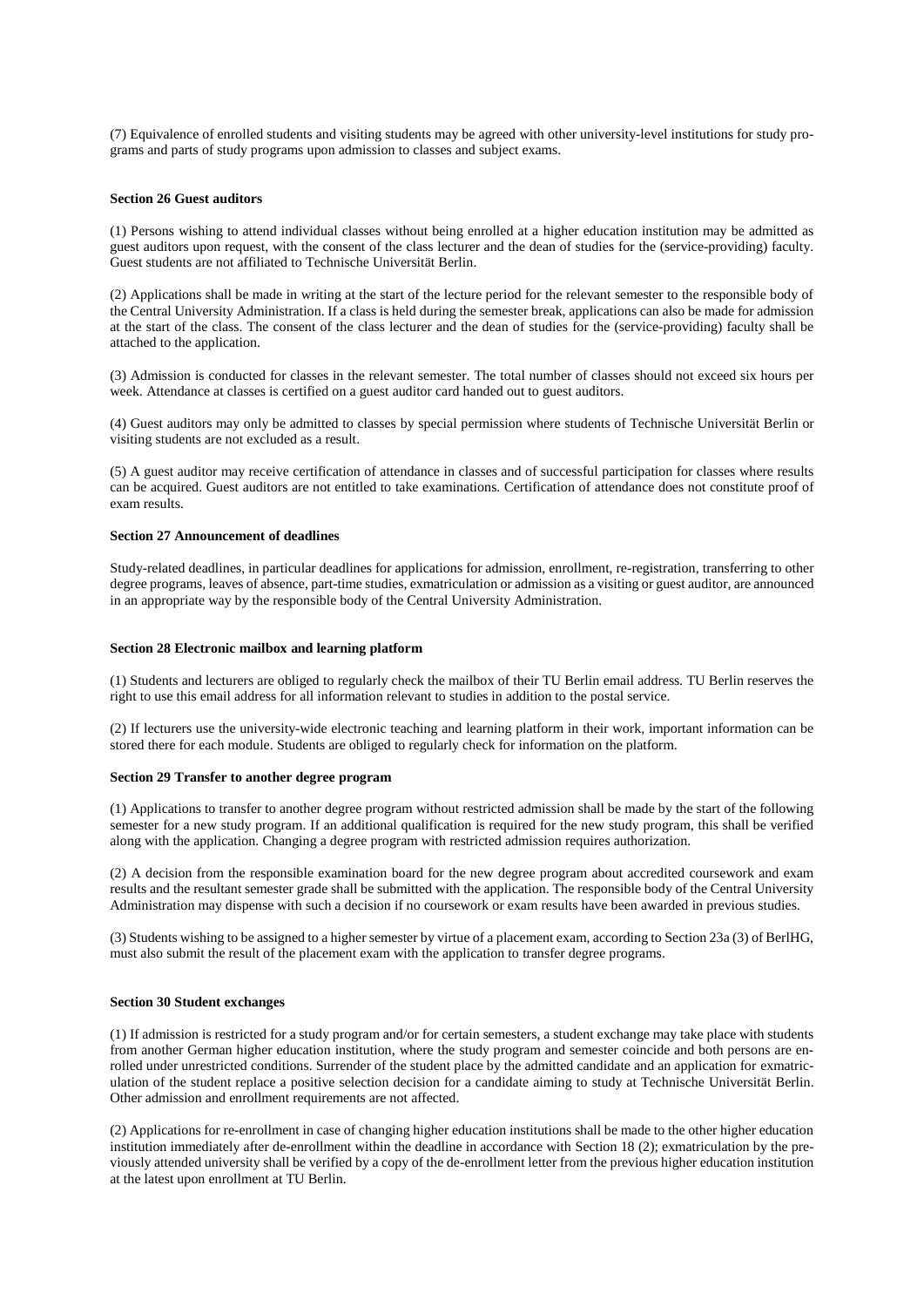## **Section 31 Termination of enrollment/exmatriculation**

(1) Students' affiliation to Technische Universität Berlin ends upon exmatriculation, or – in the case of fixed-term enrollment – upon expiry of the deadline. If exmatriculation takes effect within six weeks of the start of the lecture period, the relevant semester is not included; however, results obtained in this period retain their validity.

(2) Students can apply for exmatriculation from the responsible body of the Central University Administration. The date in the current semester on which exmatriculation should take effect shall be indicated here. The earliest possible effective date is the day on which the application is received by the responsible body of the Central University Administration.

(3) Students are officially exmatriculated, according to Section 15 (4) BerlHG, if they have passed the final exam, or definitively failed a prescribed exam, or if they have failed to pay, or pay in full, fees and contributions pursuant to Section 15 (3) BerlHG, including social contributions to the Studierendenwerk, contributions to the student body, and, in the event of an appropriate agreement, contributions to public transportation passes, despite a written warning and threat of exmatriculation. The completion of exams, in the sense of this provision, is the day on which the student is advised that the transcript is ready for collection. Exmatriculation takes effect two months later. If the student applies to enroll for studies in a different study program with professional qualifications or for extension studies within this deadline, exmatriculation only takes effect upon rejection of such an application.

(4) A written letter is issued informing a student of exmatriculation.

(5) An existing right to admission to exams upon exmatriculation is retained in accordance with the examination regulations.

(6) Exmatriculation as a result of an imposed regulatory measure is unaffected in accordance with Section 16 BerlHG.

## **V. Study Program Organization**

## **Section 32 Study programs**

Study programs are divided into modules. These consist of compulsory modules, compulsory optional modules and optional modules. In compulsory modules, the core skills of the study program are communicated, compulsory optional modules allow for individual priorities to be set, and optional modules serve to provide broader orientation within academic training. Standardformat course descriptions in tabular form shall be attached to the study program and examination regulations as an annex.

## **Section 33 Modules**

(1) Modules are study units which are defined in terms of themes and timing and have specified learning objectives. The learning objectives describe the knowledge, skills and abilities that graduates should acquire. Modules are completed in parallel to studies with no more than one module exam. A module examination establishes the extent to which students' learning outcomes compare to the learning objectives. The form and content of exams should therefore be aligned to learning objectives. The form, scope and weighting of the module exam shall be documented in the module description.

(2) Modules generally consist of several courses and have a fixed scope measured in credit points based on the European Credit Transfer and Accumulation System (ECTS). One credit point is equivalent to a total working time of 30 hours. Modules at TU Berlin are usually awarded 6, 9 or 12 credit points. Modules may include compulsory optional elements, unless learning objectives are affected by the individual option. The same course cannot be credited more than once. Modules cover one or a maximum of two semesters. Any deviations shall be substantiated.

(3) The module description is compiled based on the standard rules of TU Berlin. The name of the module, the number of credit points to be acquired, form of examination and possible grading of the module, as well as affiliation to module groups shall be documented in a module list within subject-specific examination regulations. Each module shall be given a meaningful German and English name. An English module description is also compiled for English-language modules.

(4) New modules and changes to modules are decided in accordance with Section 31 (2) nos. 3 and 4 BerlHG in the form of module descriptions by the responsible faculty board with the involvement of the relevant education committee. Sections 61 (1) no. 5, 71 (1) no. 1 and 90 (1) shall remain unaffected. Module changes, which are intended to take effect in the next semester, must be presented to the responsible body of the Central University Administration by the end of the lecture period for the previous semester.

(5) In the case of modules offered as service features, the decision concerning module design lies with the service-providing faculty, with consideration for the needs of the recipient faculty.

(6) Module descriptions are published annually at the beginning of the winter semester in October and at the beginning of the summer semester in April in the Official Gazette of TU Berlin. The published version of the module decription applies. Already completed and commenced module exams shall remain unaffected.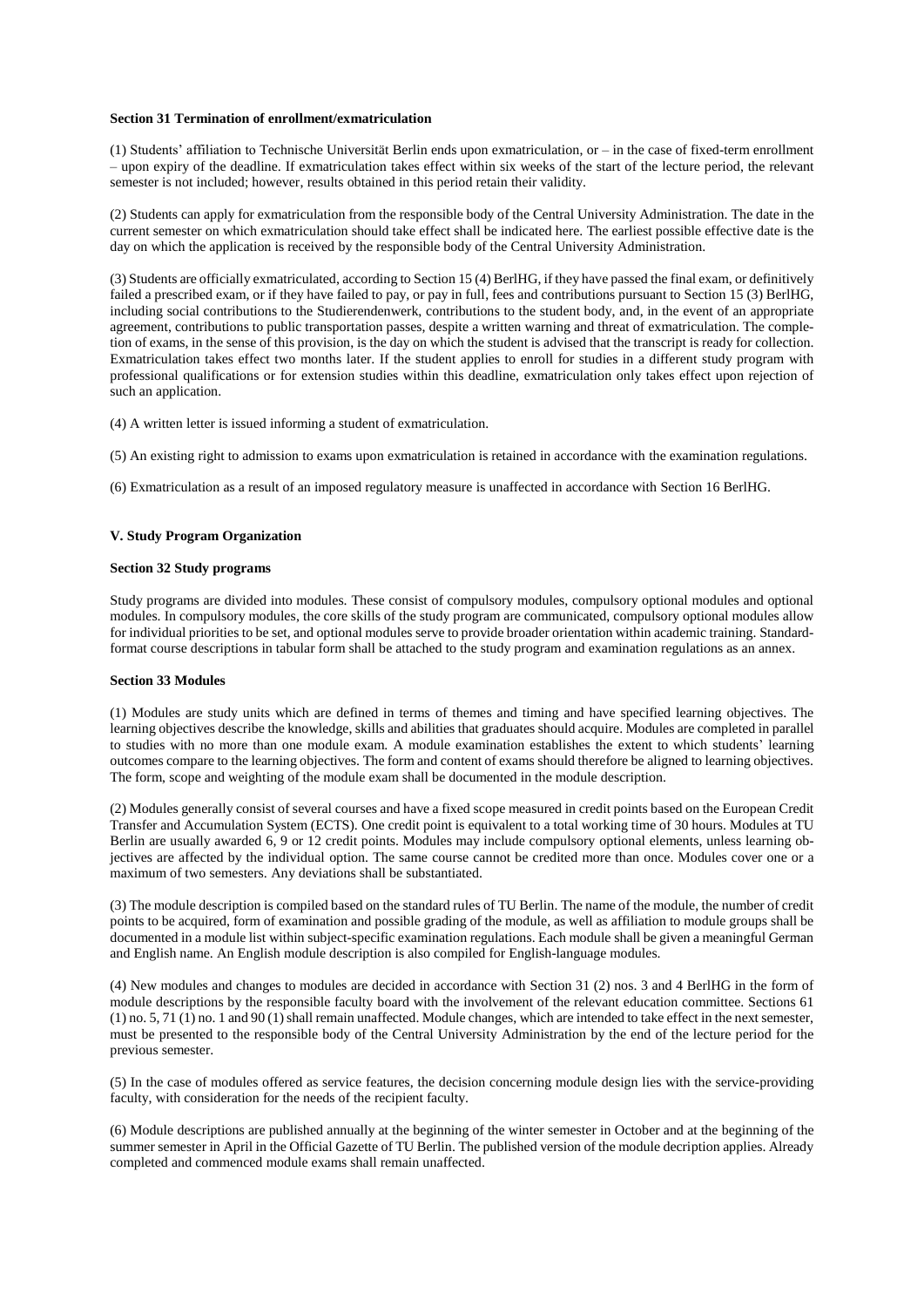## **Section 34 Module supervisors**

(1) A module supervisor is appointed for each module. The module supervisor must be in full-time employment at Technische Universität Berlin and should generally be a university professor. Permanently employed lecturing personnel and lecturers with special tasks may also be module supervisors within the scope of independent learning.

(2) The faculty appoints the module supervisor, who shall be an authorized examiner, according to Section 42 (1). The module supervisor monitors and supervises teaching and examinations of the relevant module. They are responsible for the content of the module description, including any necessary changes, and are available to facilities and persons participating in the module as a contact person. The module supervisor is responsible for calculating the module grade and conveying this to the responsible body of the Central University Administration.

## **Section 35 Forms of teaching units**

(1) Achievement of the relevant learning outcomes is supported by different forms of teaching and learning. In particular the following types of courses are offered at TU Berlin, which are guided by classification of the effective capacity provision:

#### 1. Lecture ("VL")

In lectures, syllabus content is presented by lecturers in the form of regular presentations, and where possible supported by relevant teaching documents and use of multimedia tools. Lectures serve to communicate facts and methods.

## 2. Tutorial/practical tutorial ("UE")

Exercises serve to supplement and consolidate the material conveyed in lectures, based on appropriate examples. At the same time students should learn to apply knowledge and methods conveyed in lectures though the processing of tasks in exemplary form. Short interactions between lecturers and students are common.

## 3. Tutorial ("TUT")

Tutorials or methodical exercises serve to supplement and consolidate material conveyed in lectures and practical training and to prepare for exercise assignments in small groups. These sessions may be held by student employees under the guidance of responsible lecturers.

#### 4. Integrated classroom learning ("IV")

Integrated classroom learning uses different course formats without fixed timing, enabling theoretical communication of materials and practical application within the classroom.

### 5. Seminar ("SE") and advanced seminar ("HS")

Seminars (SE) are characterized by the active contributions of students to the class. Furthermore, advanced seminars (HS) are characterized by intense interaction between lecturers and students and the working out of largely new problems using scientific methods, alternating between presentation and discussion. Students thereby make longer independent contributions, present solutions and give talks on internal or external papers.

#### 6. Colloquium ("CO")

The content of a colloquium is a scientific discussion in relation to a specific identification of problems. Moreover, it serves to supplement the teaching program through an exchange of experiences with representatives from different social areas. The colloquium also serves to present outcomes of student papers and scientific discussion with other students and lecturers.

#### 7. Practical training ("PR")

Practical training involves experimental exercises in which students implement the theoretical knowledge acquired in other classes in concrete practical examples and can obtain findings through independent working. They are characterized by largely independent (group) work of students, acquisition and consolidation of knowledge through academic, practical or experimental tasks. Lecturers provide guidance to students, while students perform observations, undertake assignments and tests, apply their knowledge and draw scientific conclusions.

#### 8. Project ("PJ")

Projects include interdisciplinary or subject-based planning and/or implementation processes, which are processed in cooperative forms of work under the guidance of lecturers, and are presented within a seminar paper with subsequent scientific discussion. Largely independent and self-organized (group) student work is characteristic.

### 9. Field trip ("EX")

Field trips are object lessons held outside the university. They primarily serve to supplement theoretically conveyed knowledge and offer insights into later fields of activity.

## 10. Course ("KU")

Courses serve the practice and training of practical skills.

#### 11. E-learning offerings

E-learning relates to teaching forms in which teaching and learning material is exclusively provided and used through electronic media. Interaction between lecturers and students can also be carried out electronically. E-learning proposals usually serve to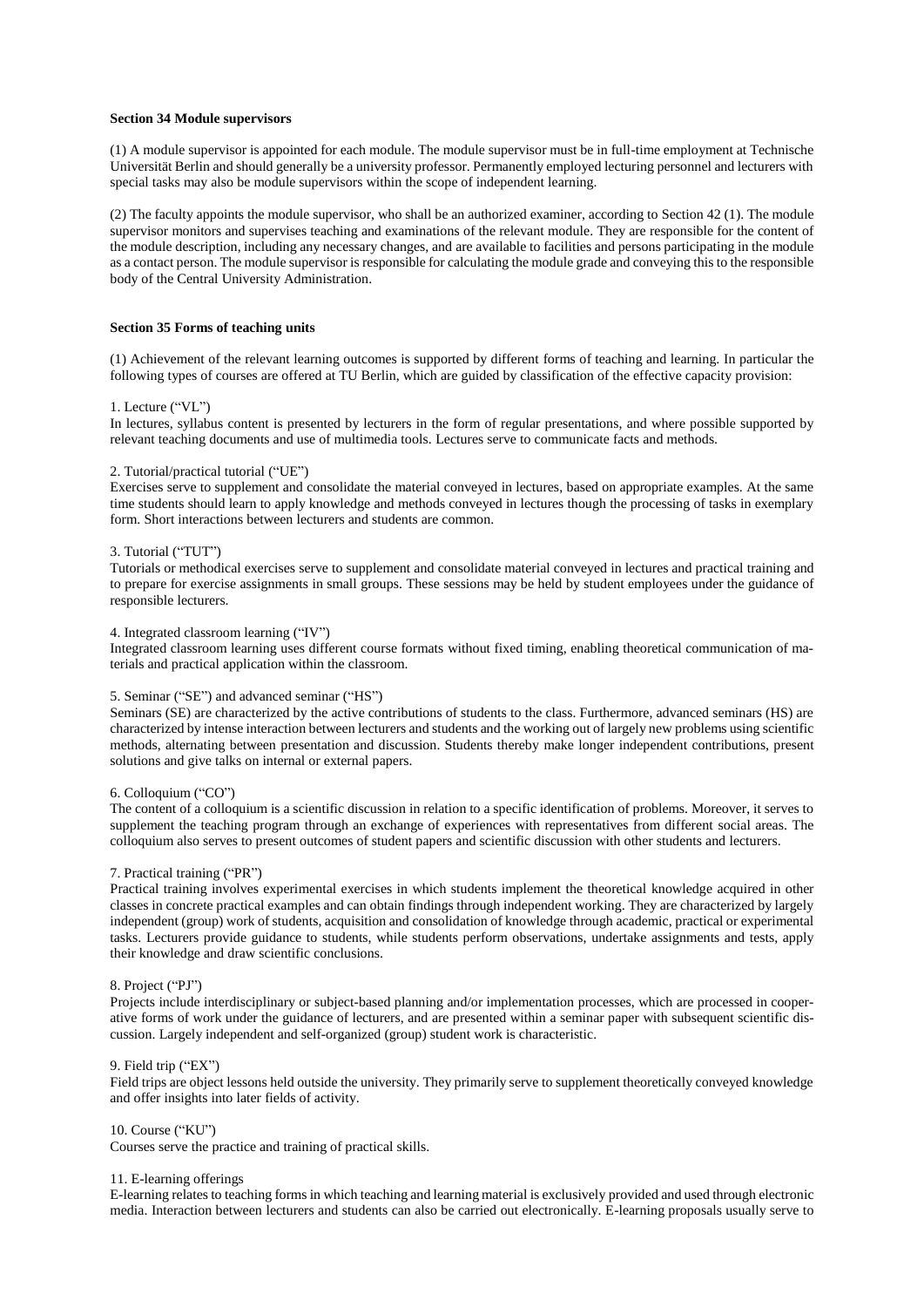communicate factual and methodological knowledge and can be combined with conventional teaching forms (blended learning).

(2) All course formats essentially require associated independent study. Specific coursework and examination regulations may provide for other forms of courses in case of appropriate reasoning.

#### **Section 36 Announcement, admission and allocation of courses**

- (1) All courses shall be publicly announced at the University in the course directory.
- (2) Attendance at a course requires a special announcement and permission if:
	- 1. a limited number of participants is stipulated due to its character, pursuant to the relevant study regulations;

2. a specific level of knowledge or specific skills are assumed for due participation, pursuant to the relevant course regulations;

3. the number of places is limited for reasons of space or other material reasons.

(3) If there are more admission applications than places available, students whose study program prescribes the course as a compulsory subject are admitted first, students whose study program prescribes the course as a compulsory optional subject are admitted second, students who want to introduce the course into their optional area are admitted in third place, and students who want to introduce the course as an additional course are admitted in fourth place. The students are summarized into ranking classes based on semesters.

(4) The first ranking class is formed by those studying in the semester for which the course is scheduled; alternatively, the faculty board in the faculty responsible for the study program decides which semester the course should be assigned to. Priority should be given to students who have demonstrably not been admitted to this course in previous semesters despite fulfilling the requirements as per sentence 1. Students who were unable to complete the course in the scheduled semester, based on the study regulations, as a result of a disability or chronic illness, shall also be given priority for admission to units with restricted participation. The same applies to students with children requiring supervision, or dependents to be cared for.

(5) The second ranking class is formed by those who have completed one semester less than scheduled. The examination board and, in the case of study programs or parts of study programs with state-approved final exams, the faculty representative may assign students to another ranking class upon request in cases of hardship. If not all members of a ranking class can be admitted, the decision is taken by drawing lots.

(6) At the request of students, admission may be extended if the module exam forming part of the course has to be repeated.

## **Section 37 Additional modules**

(1) Students can be examined not only in the modules prescribed by the relevant examination regulations, but also in other modules offered at Technische Universität Berlin and other universities and equivalent higher education institutions within the scope of the Framework Act for Higher Education, as well as at colleges and universities abroad, accredited as equivalent (additional modules).

(2) The results of examinations as per subsection 1 are entered on the certificate at the student's request, but not allowed for when calculating the overall grade, in accordance with Section 47. Enrollment for exams in an additional module shall take place at the latest before completion of the last prescribed examination. The volume of additional modules shall not exceed the maximum limit of 60 credit points, based on ECTS, in the relevant study program. The absence of additional modules has no impact on graduation in the actual study program.

(3) Modules already completed before admission to studies at TU are not accredited as additional modules.

## **VI. Examination Organization**

### **Section 38 Admission requirements and procedures**

Before the first examination, an application for admission to the bachelor's or masters exam shall be made to the responsible body of the Central University Administration. The following documents shall be attached to the application:

1. a declaration of knowledge of the relevant examination regulations and study regulations;

2. a declaration on whether the applicant has already failed or definitively failed a final examination in the same study program or a related study program at a university-level institution within the scope of the Framework Act for Higher Education, or whether an ongoing exam procedure has not yet been completed;

3. where appropriate, confirmations of accreditation pursuant to Section 20.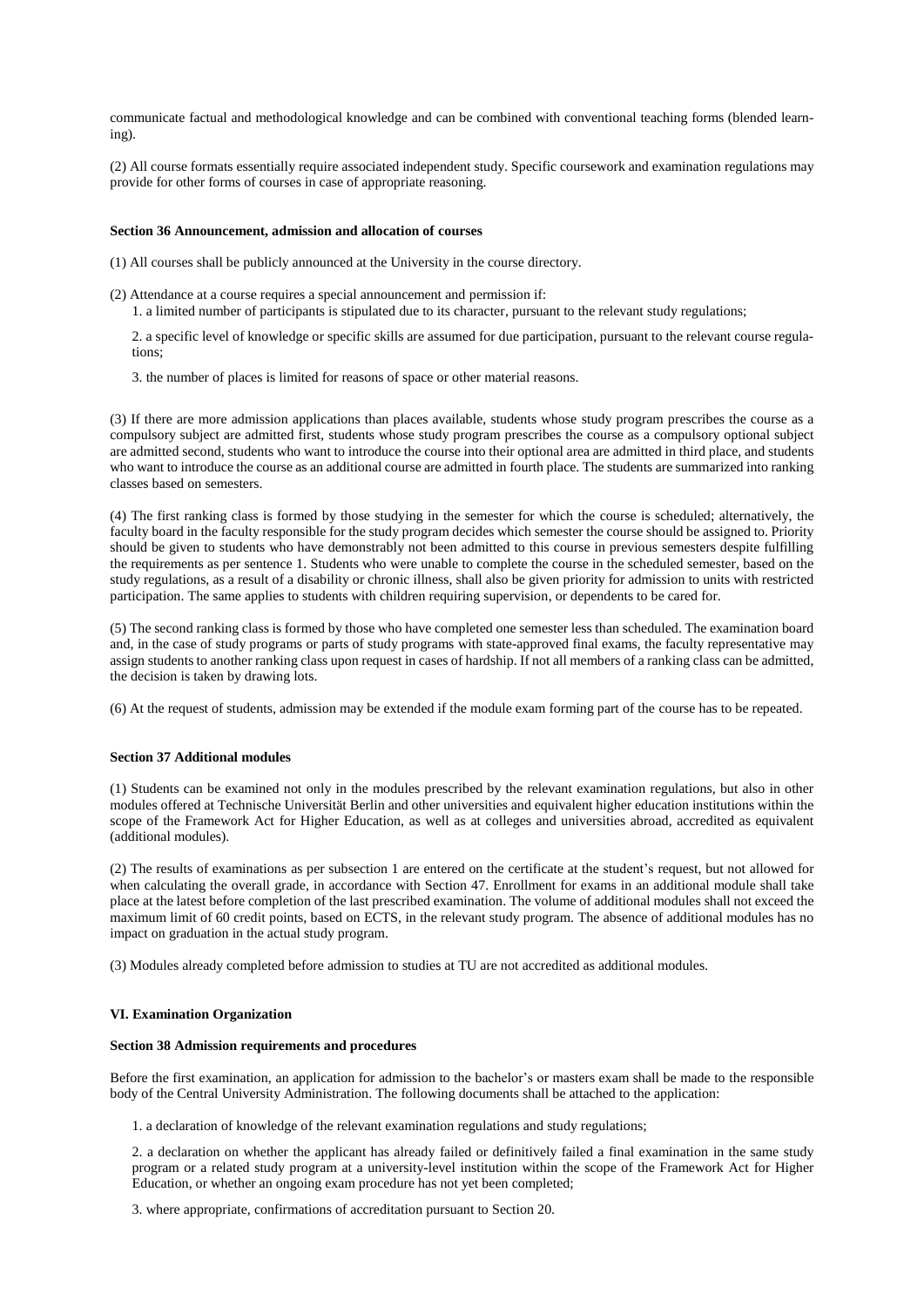If the necessary documents cannot be produced in the prescribed manner through no fault of the applicant, the relevant proof shall be provided in another appropriate manner. The examination board shall decide on recognition thereof.

#### **Section 39 Examinations, examination registration, types of examination**

(1) Examinations for a bachelor's or master's degree are conducted in the following ways: as a thesis (Section 46) and standard module exams taken throughout the course in the form of an oral exam (Section 43), written exam (Section 44) and portfolio examination (Section 45). Especially in the case of a module examination, students demonstrate whether they have achieved the learning outcomes for the module by identifying typical problems and finding paths to a solution within a limited timescale and with limited tools. The contents of a module exam are geared towards the skills to be communicated. Examination regulations may provide for additional types of examination. With the consent of the examiner, it is also possible to enroll for an examination without having successfully completed the previous work normally required to do so.

(2) It is necessary to register in order to take exams. Students register for exams with the responsible body of the Central University Administration, usually via an electronic registration system. Registration for a second attempt and for final theses is in person with the responsible body of the Central University Administration. In order to register for an exam, the previous work required shall be verified in accordance with the relevant module description.

(3) The registration period for an exam usually commences from 15 April at the earliest in the summer semester, and from no earlier than 15 October in the winter semester, and ends:

- with the oral exam, on the date set by the examiner;

- with the written exam, at the latest one week before the specified exam date; and

- with portfolio examinations, usually by 31 May for the summer semester and 30 November for the winter semester.

The registration period is announced at the start of courses in the relevant module.

(4) Module exams are usually taken at the next regular examination opportunity for a module. Once this opportunity has expired, the module exam shall be taken according to the conditions for the current module.

(5) Upon completion of the first examination attempt in a module from the compulsory optional or optional area, this module is counted as part of the overall grade for the relevant degree program .

(6) Examination periods for module final exams are decided on by the faculty board and made publicly available at the University. The designated bodies may assign authority to the examination boards. There are two examination periods for written exams in each semester. The first examination period should cover the first three weeks of the semester break, and the second examination period the last three weeks of the semester break.

(7) The examination period for oral exams shall be announced by the examiners in good time, at the latest four weeks before the examination date. The exam date for the written exam shall be announced within 14 days of the start of the module. In the case of one-semester modules, the dates for completing individual components in portfolio examinations is announced within 14 days of the start of the module.

In the case of exams extending over several semesters, dates are announced within the first 14 days of the semester in which coursework is to be submitted.

Time overlaps of different exams in the same degree program should be avoided where possible. Deadlines also apply to the announcement of dates for resits, according to Section 49.

(8) In specially justified individual cases, the responsible examination board, at the request of the examiner, may allow a change of exam type or amendment to individual components of portfolio examinations pursuant to Section 45. This shall be communicated to the candidate immediately before completing the first assessed component, or at the latest four weeks before the exam date.

(9) If a candidate can demonstrate the necessary results for admission to an exam type, an exam may be taken prior to expiry of the deadline set for registration. The examination board allows the candidate to take equivalent exams in another form at another location or another time if, for good reason, the candidate is unable to take an exam or submit coursework completely or partly in the prescribed form. The reason provided shall be verified, for example by submitting a medical certificate.

(10) The final thesis shall be evaluated by at least two examiners. Module exams taken throughout a program can be conducted by one examiner only. In the case of oral exams, at least one specialist observer is designated. The last possible exam attempts shall be conducted by at least two authorized examiners. Oral consultations within the scope of portfolio examinations are conducted by at least one examiner, usually in the presence of a specialist observer. The observer's opinion shall be heard in the procedure before specifying a grade. The subject and significant results should be recorded. The examiner shall be asked about their eligibility as an examiner before the exam starts. Eligibility shall be documented by the signature of the examiner.

(11) The examiner may request additional submission of assessed coursework or exams in digital form.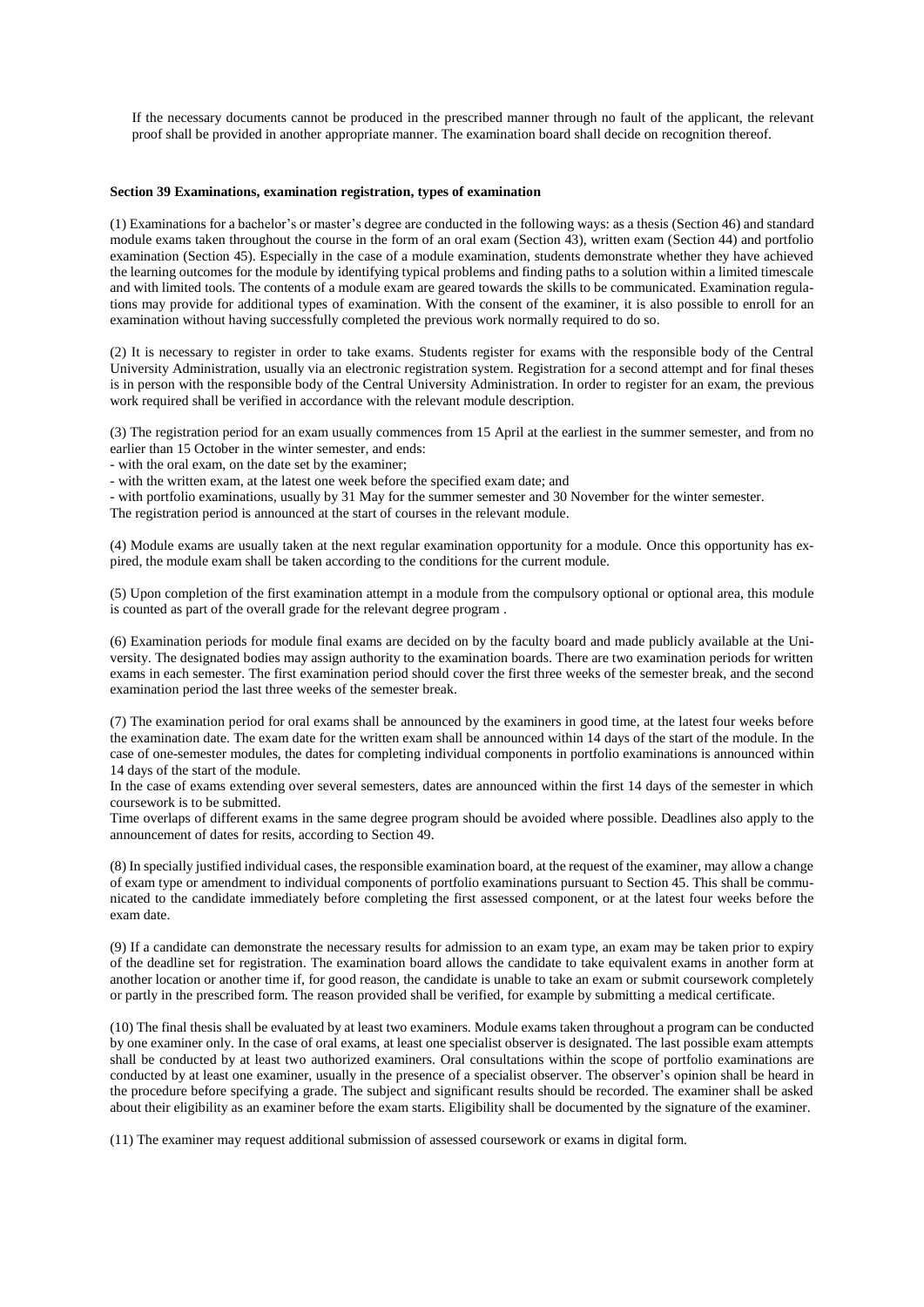## **Section 40 Compensation for disadvantages**

(1) Students who are unable to perform a coursework assignment or examination on the scheduled date, within a reasonable period or timeframe, at the designated location, in the designated form or in any other designated way due to disability or chronic illness, pursuant to Section 2(1) of SGB (Social Security Code) IX, pregnancy, care and raising of a child up to the age of ten, looking after close relatives in need of care, as defined in the Nursing Care Time Act, or for other good reasons, shall receive compensation for such disadvantages. Such compensation is settled by fixing another appointment, an extended period or timeframe, a different location, a different form, permission for auxiliary tools or persons, or in any other appropriate way. The required coursework assignment or exam must be equivalent.

(2) The responsible examination board decides on compensation for disadvantages at the student's request. The student may propose a specific type of compensation. Applications are made in writing, decisions are notified in writing and justified in writing in the event of rejection.

#### **Section 41 Examination board**

(1) The faculty board responsible for the study program appoints members to the examination board for the study program, which is made up as follows:

- three academic professors;
- one academic employee; and
- one student.

Members of the examination board and their proxies are appointed by members of the relevant status group in the faculty board. The term of office is two years. The faculty board may, with the agreement of the majority of its members, appoint a new examination board prior to expiry of the term of office of the examination board.

(2) The examination board meets at the start of its term of office and selects a chair from among its academic professors. Academic professors who are not elected as chair shall be vice-chairs. Further meetings of the examination board are convened by the chair as required, or at the request of a member of the examination board, and, except on specific issues, are generally publicized within the University.

(3) The examination board shall ensure that provisions of the examination regulations are adhered to. In particular, it is responsible for:

- organizing exams;

- accrediting periods of study, coursework and exams;

- compiling lists of examiners and observers;

- decisions on reasonable examination conditions for students with longer or permanent medical disabilities or impairments, preventing them from submitting a coursework or examination assignment completely or partly in the designated form.

Members of the examination board cannot discharge any responsibilities of the examination board for any issues affecting them personally.

(4) The examination board, by means of a resolution, may assign responsibilities to its chair, except in matters of principle. The affected party may lodge an appeal against decisions of the chair. Such appeals shall be submitted to the board for a decision. The affected party is given the opportunity to comment before the decision.

(5) Decisions of the examination board are communicated to the responsible body of the Central University Administration by the chair, in compliance with data privacy, where necessary for its work or where rights of third parties are affected. The responsible body of the Central University Administration communicates the decision to the affected party.

(6) Members of the examination board are entitled to attend exams and obtain comprehensive information on compliance with the examination regulations.

(7) The examination board reports on its activities at the instigation of the faculty board. The board makes suggestions regarding the amendment of coursework, examination and admission regulations.

(8) Members of the examination board and their proxies are subject to official secrecy. The chair shall subject members not employed in public service to a confidentiality obligation.

(9) The examination board advises students in cases of conflict within their faculty during their studies and exams, and also acts as an arbitration board.

## **Section 42 Authorized examiners, observers**

(1) Academic professors, pursuant to Section 32 BerlHG, are authorized examiners, as are other full-time lecturers entitled to teach independently, and temporary lecturers. Examinations should primarily be conducted by academic professors. Exams taken throughout studies may also be conducted by the relevant lecturers.

(2) Subject-specific examination regulations may provide for persons with experience in vocational practice and training to be appointed as examiners when they are not teaching.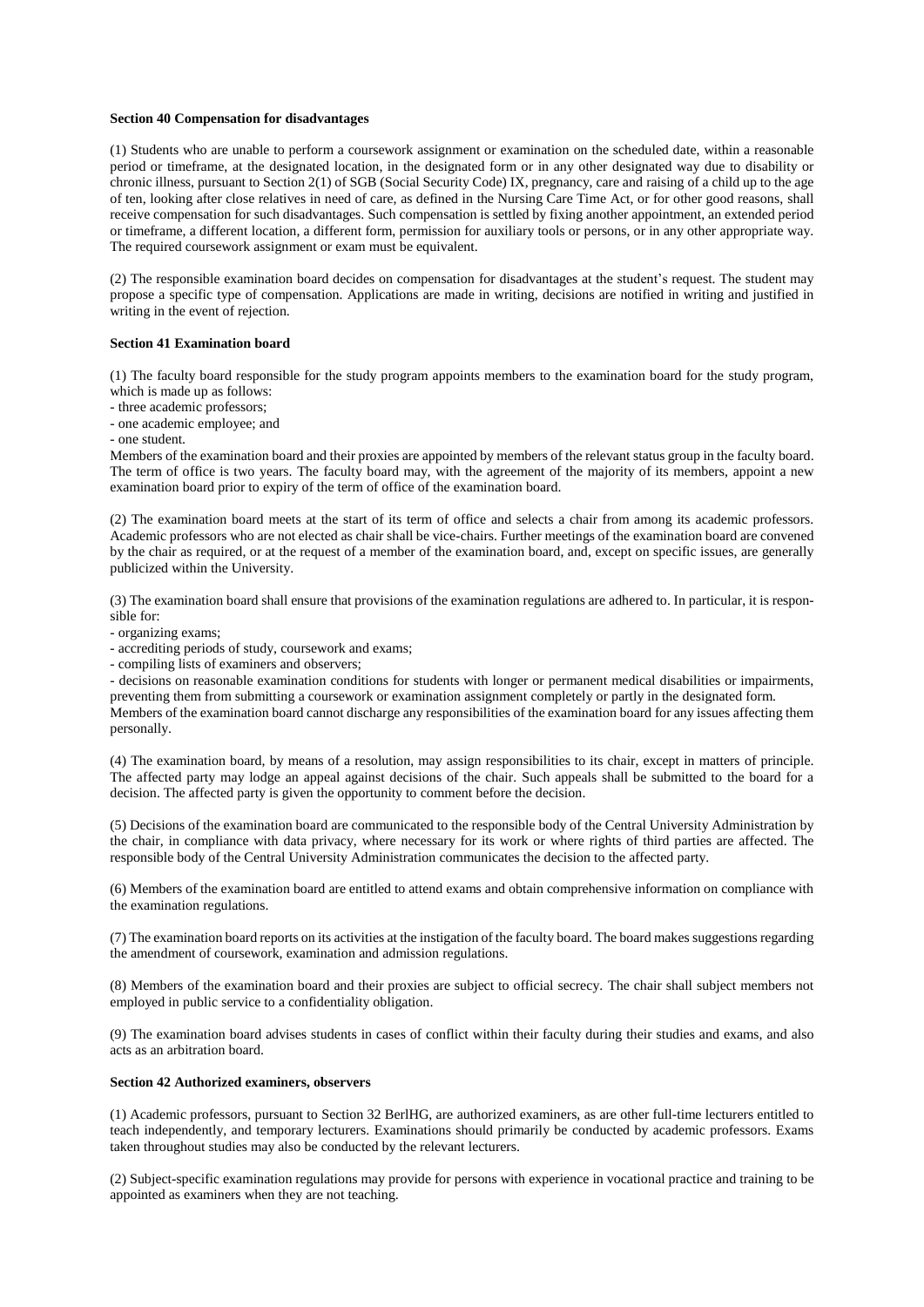(3) The examination board appoints examiners by allocating a specific module. Only persons who perform teaching activities in the area related to the exam may be appointed as examiners, unless there are compelling grounds otherwise.

(4) Only those persons may be appointed as observers who have graduated from an institution of higher education and are specialists in the area of the examination. Observers shall ensure the regular exam process and have no decision-making power.

(5) Section 41 (8) applies accordingly to examiners and observers.

### **Section 43 Oral exam**

(1) An oral exam is carried out by at least one examiner in the presence of an observer. Exams may be conducted in groups or as individual exams.

(2) Within the scope of an oral exam, written tasks may also be assigned to a reasonable extent provided that this does not alter the oral nature of the exam.

(3) The oral exam must be conducted within three months of registration. The examiner and the candidate may agree on exceptions with the consent of the examination board and extend the deadline.

(4) If there are several authorized examiners for a module in which an oral exam is scheduled, the candidate is entitled to choose the examiner. Upon sufficient reason, in particular in case of excessive examination workload on the selected examiner, the examination board may nominate another examiner upon reasoned application of the examiner and in consultation with the candidate.

(5) The exam duration per candidate is at least 20 minutes and a maximum of 60 minutes. The maximum duration can be exceeded where appropriate, with the candidate's consent.

(6) An oral exam may be suspended by the examiner on important grounds. A new date shall be set, such that the examination is conducted immediately after the reason for the suspension ceases to apply. Existing exam results shall be credited where possible. Re-registration for the examination is not necessary in this case. The reasons for suspending the exam shall be communicated to the examination board.

(7) The content, result and progression of the exam shall be set out in examination minutes, to be signed by the examiner and observer and attached to the examination files. The result shall be disclosed to the candidate after the exam.

(8) Oral exams are open to the public at the University, unless a candidate objects. The examiner may limit the audience number for the purpose of due implementation of the exam. However, public access at the University does not extend to advising and disclosure of the exam result.

# **Section 44 Written exam**

(1) The duration of a written exam amounts to at least 90 minutes and no more than four hours. Multiple choice questions and electronic examination procedures are permitted as written exams.

(2) A list of authorized tools shall be made available with the announcement of the exam date.

(3) The results should be disclosed immediately, but at the latest six weeks after the exam date. Reasons shall be given to the examination board for any breaches of deadline. Theses are provided for inspection for a fixed term. Tasks and model replies and the evaluation benchmark shall be made available.

(4) Candidates whose written exam has been assessed as "poor" (5.0) may be offered the opportunity of an immediate oral reexamination after one week by the examiner. The examiner may restrict the number of potential candidates by specifying transparent criteria. If a candidate takes advantage of this opportunity, the oral re-examination shall be conducted in accordance with the provisions of Section 43; a suspension of the oral re-examination is excluded. Registration for the oral re-examination with the responsible body of the Central University Administration is not required. The oral exam is assessed as "passed" or "failed". If the oral re-examination is deemed "passed", the assessment shall be set to "sufficient" (4.0) for the written exam.

## **Section 45 Portfolio examination**

(1) The portfolio examination constitutes a standard type of exam, in which students can continuously complete or submit different types of work within the courses of a module. On the one hand, the portfolio examination allows for adequate adjustment of the exam type to curriculum content and learning materials, and on the other hand is ideally suited to establishing that the relevant skills objectives have been achieved.

(2) A portfolio examination consists of several different types of exam elements to be completed throughout a course or module. Special consideration is given here to the written composition, multiple-choice test, presentation, recorded practical assignment, outline, creative work, consultation or poster. Up to three written tests may be required within the portfolio examination. Exams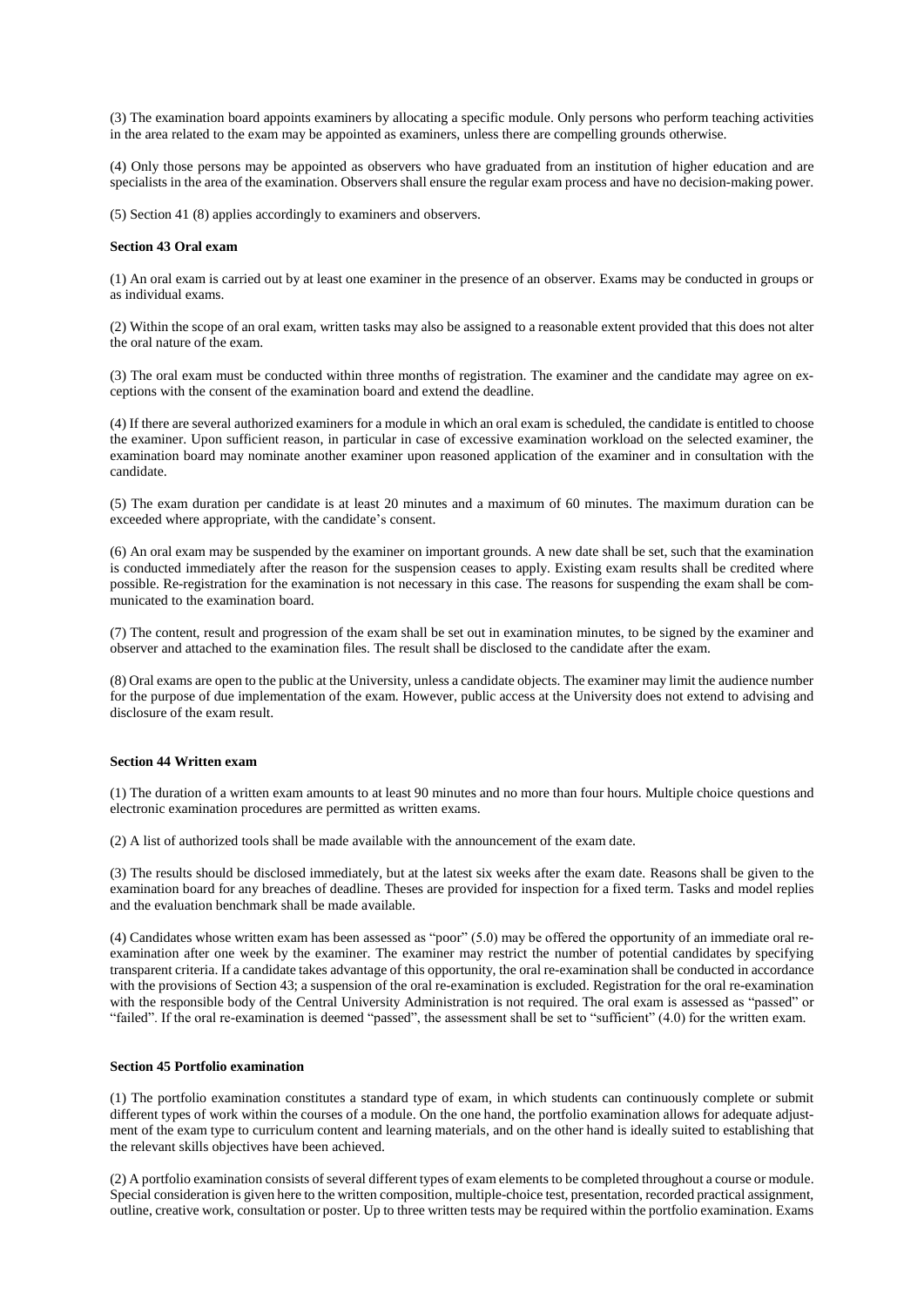which are equal to or exceed an oral exam (Section 43) or a written exam (Section 44) in terms of content or the time required to complete are not admissible as components of the portfolio examination.

(3) The nature, scope and weighting of individual exam elements are included in the module description.

(4) The results of individual exam elements must be communicated at the latest four weeks after being taken. Reasons for any breaches of deadlines shall be communicated to the examination board.

## **Section 46 Final theses**

(1) The thesis is an examination paper and forms part of scientific training. By means of the thesis, the candidate should demonstrate that they are capable of addressing a problem from their study program independently, based on scientific methods, within a specified deadline. The thesis may also be produced outside the University; provisions governing the evaluator are not affected.

(2) The proposed length of a thesis is set out in the relevant examination regulations. The thesis may also be issued as group work in accordance with subsection 7.

(3) The candidate shall forward the application for admission to a thesis with the recommendation for an evaluator and subject where appropriate, as well as proof of the stipulated requirements, in accordance with the study program-specific examination regulations, to the responsible body of the Central University Administration, which then forwards the application to the recommended evaluator following review.

(4) The assignment of tasks for the thesis is subdivided on the basis of the nature and scope of the required outcomes. When allocating theses, the evaluator shall pay attention to the equivalence of subjects and ensure that the candidate is able to complete the paper independently within the deadline, using scientific methods.

(5) Following consultation with the candidate, the proposed evaluator forwards the recommended subject to the responsible examination board for approval. The board then specifies the second evaluator with consideration for the candidate's recommendations and forwards the application to the responsible body of the Central University Administration, which issues the subject to the candidate and places the issue date on file.

(6) The deadline for completion and any deadline extension for writing the thesis are regulated in the study program-specific examination regulations. The subject of the thesis may be rejected on one occasion. Deadlines for this procedure are set out in the study program-specific examination regulations. In the event of a repeated thesis, the subject can only be rejected if this option was not exercised for a thesis in the first examination attempt.

(7) The subject of a thesis may be covered jointly by several students (group work) if the assessed contribution of each student can be clearly defined through the objective criteria, such as paragraphs or page numbers. At least two evaluators shall be appointed, of whom at least two shall be authorized examiners for the study program. Applications for group work shall be made jointly by the students. The examination board decides on the application by means of a joint opinion of the designated evaluators. Each candidate shall submit a declaration, pursuant to subsection 8 sentence 1, marked accordingly for their part.

(8) When submitting an independently produced thesis, the student shall declare in writing that the paper has been produced without unauthorized external assistance and that no sources and tools have been used, other than those cited. Borrowings from other papers shall be marked at relevant points in the thesis. If the thesis is compiled in a foreign language with the consent of the evaluator, it must include a short summary in German as an attachment. The finished thesis shall be submitted to the responsible body of the Central University Administration on time, in triplicate, and usually in digital form. The date on which the thesis is submitted shall be placed on file there. The thesis is forwarded to the evaluators for appraisal and evaluation.

(9) Theses not submitted on schedule or assessed as "inadequate" can only be repeated on one occasion. The subject may only be rejected within the deadline specified in subsection 6 if the candidate did not exercise this option in the first examination attempt when producing the thesis.

(10) The thesis shall be assessed by the evaluators according to Section 47 (2). The grade and assessment shall be communicated to the responsible body of the Central University Administration within six weeks.

(11) The assessed thesis remains with the evaluator, but may be temporarily handed over to the author for inspection and for the purpose of making copies. The thesis shall be retained for at least three years.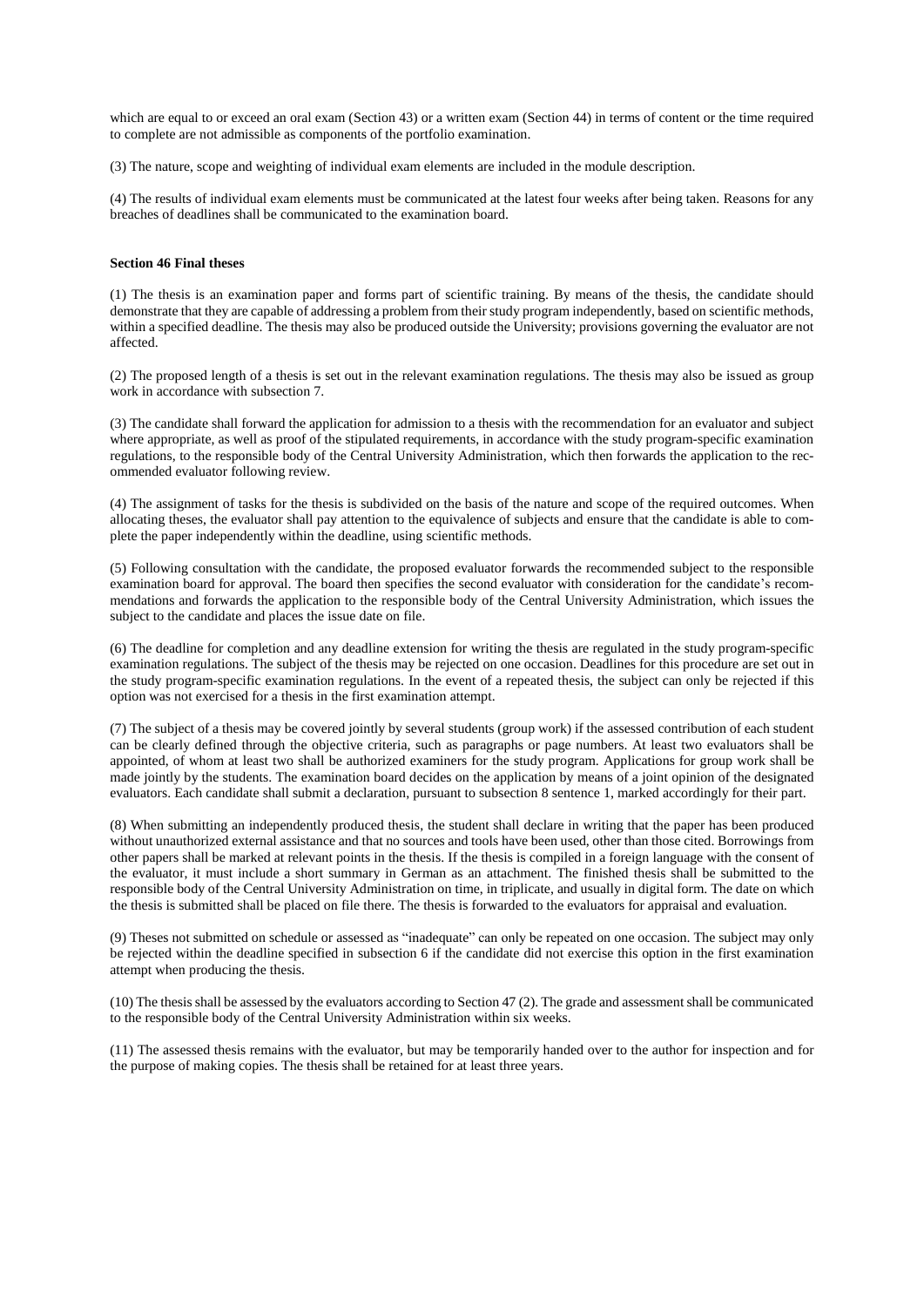#### **Section 47 Evaluation of exam results, overall grade and overall assessment**

| Grade       | Assessment   | Definition               |
|-------------|--------------|--------------------------|
| 1.0/1.3     | very good    | outstanding<br>perfor-   |
|             |              | mance                    |
| 1.7/2.0/2.3 | good         | performance above-av-    |
|             |              | erage requirements       |
| 2.7/3.0/3.3 | satisfactory | complies with average    |
|             |              | overall requirements     |
| 3.7/4.0     | sufficient   | performance<br>which.    |
|             |              | despite some flaws,      |
|             |              | still complies with per- |
|             |              | formance requirements    |
| 5.0         | poor         | performance with sig-    |
|             |              | nificant flaws which     |
|             |              | does not comply with     |
|             |              | requirements             |

(1) Each individual exam assignment shall be evaluated and usually graded by the relevant examiner, using the following key:

Evaluation of an exam assignment shall be communicated to the responsible body of the Central University Administration within six weeks of completing the module.

(2) If an oral or written exam is carried out in a module, the grade shall be identical to the module grade. In case of module exams in the form of portfolio examinations, the module grade is derived from a points system which defines point scores for the individual exam elements based on the level of fulfillment and converts the total score into a grade according to the table shown in paragraph (1). Details of the portfolio examination are set out in the relevant module description.

The overall grade for a thesis is derived from the arithmetic mean of individual grades. A corresponding assessment is allocated based on the table shown in subsection 6. If the evaluator marks the thesis with a grade of at least 4.0 and the second evaluator with a grade of 5.0, a third evaluator is nominated by the responsible examination board. If the arithmetic mean of these three grades produces a value worse than 4.0, but two evaluators awarded a grade with the assessment of "adequate", the overall grade shall be set at 4.0. The overall grade is derived from the arithmetic mean of the three grades in all other cases. If this arithmetic mean produces a value worse than 4.0, the result is a grade of 5.0, with an assessment of "poor".

(3) Exams which are not assessed as at least "sufficient" (4.0) have been failed and must be repeated in accordance with Section 49.

(4) If more credit points than necessary are attained in a group of subjects and these are not balanced out with another group, a grade is determined for the group of subjects based on ECTS, according to the credit points attained. It is only possible to exceed the necessary credit points based on ECTS on one occasion with the last module taken in the group. When determining the overall grade, the grade calculated for the group of subjects is only accepted with the number of credit points designated for the group of subjects.

(5) If a module consists of results not graded with a differential of at least 50%, no module grade is determined. The module is disregarded when determining the overall grade. No overall grade is allocated if modules with more than 50% of credit points for the course, based on ECTS, are not graded. The relevant degree is conferred without an overall grade.

(6) The overall grade for the bachelor's or master's examination is generally derived from the weighted arithmetic mean, based on the volume of credit points, of grades for the module and thesis. An assessment is allocated according to the table below:

| Grade       | Assessment   |
|-------------|--------------|
| $1.0 - 1.5$ | very good    |
| $1.6 - 2.5$ | good         |
| $2.6 - 3.5$ | satisfactory |
| $3.6 - 4.0$ | sufficient   |

(7) When calculating grades pursuant to subsection 2 and the overall grade, consideration is only given to the first decimal place; all additional decimal places are deleted without rounding.

(8) A relative grade is founded on the principles of the ECTS Users Guide, as amended, for the overall grade. The right to issue an ECTS grade only exists based on the availability of relevant data.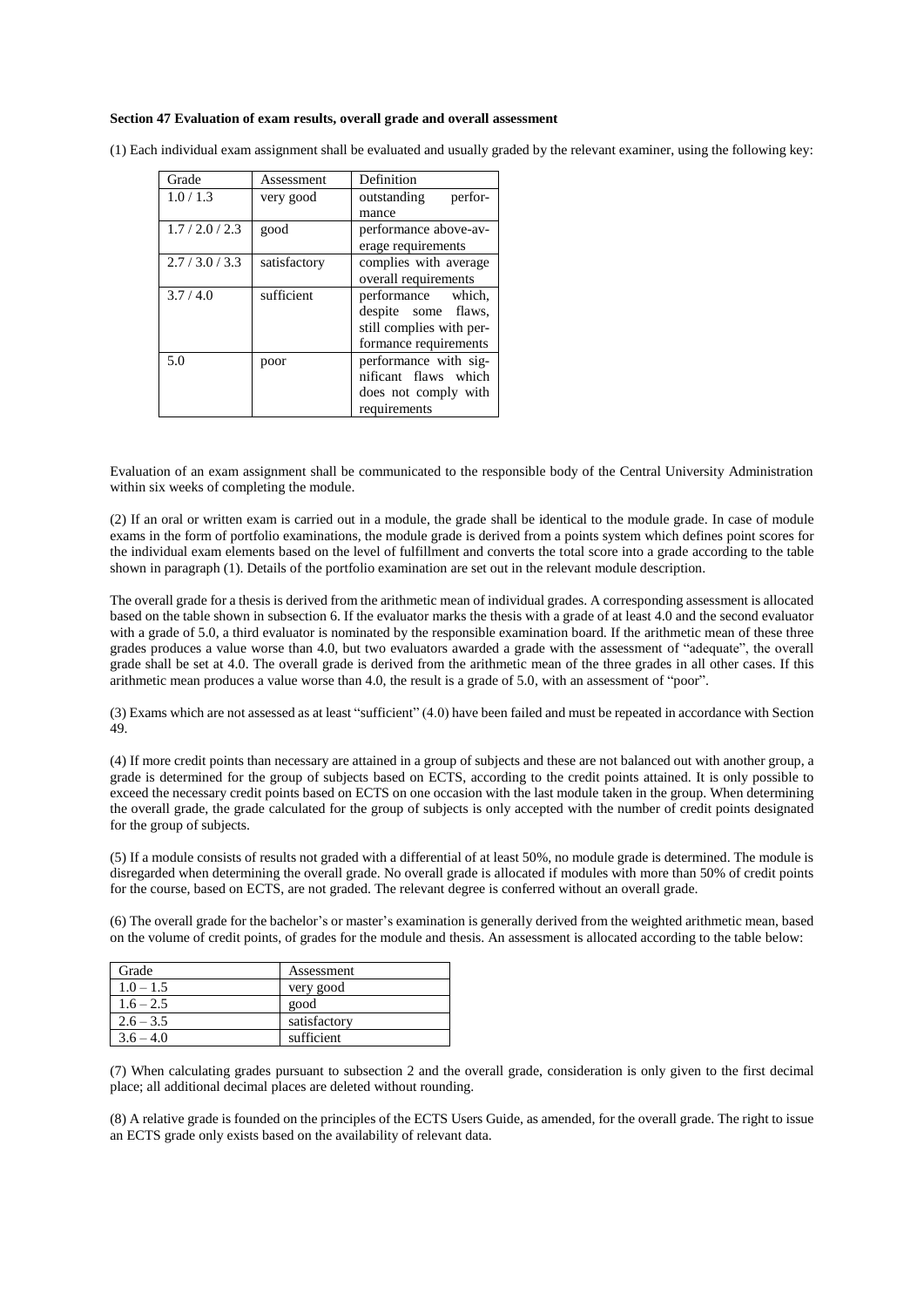### **Section 48 Reconsideration procedures**

(1) Students are entitled to lodge a motion for reconsideration against examination grades following disclosure of such grades, in order to revise and amend the exam grade. The original evaluation shall not be changed to the detriment of the student. The motion for reconsideration shall be submitted to the examination board through the responsible body of the Central University Administration. An absence of the statement of grounds, in accordance with subsection 2, shall be remedied immediately upon request. Following receipt of the statement of grounds, students can lodge a motion for reconsideration. Access to files should be granted in respect of assessed exam assignments. The motion for reconsideration should be received within three months.

(2) Evaluations of theses shall be substantiated in writing. The key reasons for the evaluation shall be presented. In case of oral subject exams, minutes shall be compiled in which the duration and significant objects and results of the module exam are established. In the case of assignments within a portfolio examination, evaluations of individual assignments shall be substantiated in writing when determining the module grade.

(3) The examination board is responsible for due performance of the reconsideration procedure. The board forwards the motion for reconsideration to the relevant examiners and ensures that comments are received on time. After the examiners' comments have been received, they are forwarded to the responsible body of the Central University Administration. The responsible body of the Central University Administration issues a written letter to the student on the outcome of the motion for reconsideration.

(4) Examiners shall essentially decide on the motion for reconsideration within one month. The evaluations and the key reasons for these evaluations shall be reviewed. The result of this review, including grading, shall be substantiated in writing in compliance with subsection 2.

#### **Section 49 Repeating examinations**

(1) Failed module exams for the bachelor's or master's examination can be repeated on two occasions. The first repeat examination should be carried out in the same form as the failed exam and must be offered until the start of the following semester. Time overlaps for different exams in the same study program shall be avoided where possible. The second repeat examination is usually an oral exam. Repeating a passed exam is not permitted. The student receives a written letter from the responsible body of the Central University Administration before the second repeat examination, indicating the deadline and information on legal remedies.

(2) The thesis can be repeated on one occasion in case of inadequate performance or delayed or failed submission.

(3) Relevant unsuccessful attempts at other higher education institutions or in other study programs of Technische Universität Berlin shall be taken into account.

(4) A repeat examination should be taken by the start of the following semester and at the latest by the end of the second semester after the semester in which the exam was failed. Exams not taken in the repeat examination period are regarded as failed, unless the student is not responsible for failing to take the exam.

(5) In cases of switching study programs or higher education institutions, the examination board sets the deadline within which repeat examinations are to be taken and decides on any possible absence in accordance with Section 50.

(6) Failed modules from the optional and compulsory optional area, which form part of the study program, may be replaced within the standard period of study provided that a right to take exams still exists. Outside the standard period of study, an additional failed module from the compulsory optional area and a failed module from the optional area, which form part of the course, may be replaced. If a module is to be replaced, this shall be communicated to the responsible body of the Central University Administration in writing. Communication should take place at the latest by registration for the replacement exam.

### **Section 50 Withdrawal, absence**

(1) The examiner and the responsible body of the Central University Administration shall be notified in writing of withdrawal from a registered exam at the latest on the last day before the examination. Withdrawal from a portfolio examination is possible until expiry of the registration deadline, pursuant to Section 39 (3), unless a later date is proven for submitting the first evaluation-relevant assignment. Withdrawal from an exam in the event of a health disorder is essentially possible at any time.

(2) If the candidate, without good reason:

- 1. misses the exam;
- 2. fails to take the repeat examination within the stipulated deadline (Section 49 (4));
- 3. fails to register on time;
- 4. withdraws after the start of the exam; or
- 5. fails to submit the thesis or exam assignments on time,

the relevant evaluation-related assignment, exam or thesis is assessed as "inadequate".

(3) Reasons for withdrawal or absence pursuant to subsection 2 must be stated immediately after they occur, but at the latest within five days of the examination date, to the responsible body of the Central University Administration. An extension to the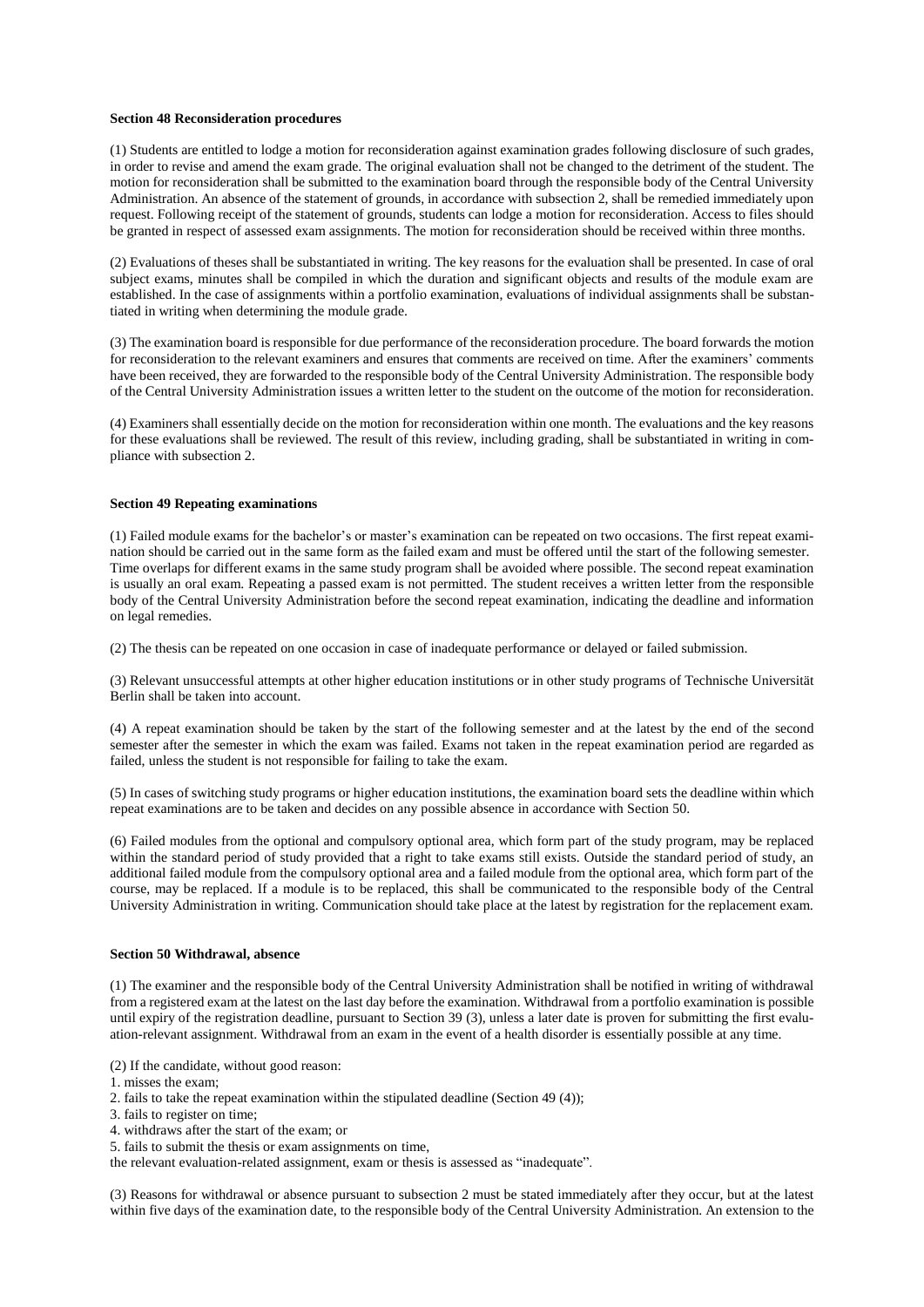deadline may be granted by the examination board if timely verification of the good reason was demonstrably not possible. Proof shall be provided in the event of illness of the candidate, or of a person cared for by him or her, by means of a relevant medical certificate, which can usually be issued no later than the exam date. The examination board decides on recognition of the reasons provided. If these reasons are approved, a new appointment shall be made where possible. Existing exam results (including partial assignments) shall be credited in accordance with Section 45 (2). In some cases, the examination board may request official medical certificates in advance for future exams.

### **Section 51 Cheating, breach of regulations**

(1) If a candidate tries to influence the result of an exam by cheating or by influencing examination bodies, they shall be excluded from the examination by the examiner. In this case, the exam is assessed as "poor" and shall be repeated, pursuant to Section 49. If an action pursuant to sentence1 is only revealed after the exam has been completed, sentence 2 applies accordingly. If a candidate disrupts the regular progression of the exam, he or she may be excluded by the examiner. The examination board decides whether the exam is assessed as "poor" in this case and shall be retaken, according to Section 49. In case of repeated cheating, the examination board may exclude the student from performing additional exam assignments.

(2) If a candidate is excluded from the exam, they may request an immediate review of this decision by the examination board. The decision of the examination board shall immediately be communicated to the candidate in writing, providing reasons.

(3) In the case of assessed examination elements, pursuant to Section 45, as well as homework and thesis assignments, references taken from external sources, either literal or paraphrased, are identified by acknowledging the sources. At the end of the paper, the student shall provide a written assurance that he or she has written the paper independently and has not used any sources or instruments other than those indicated.

(4) Assessed assignments shall not be submitted more than once. Accreditation/crediting as per Section 20 is not hereby affected.

(5) Plagiarism is classified as cheating. Plagiarism, or attempted plagiarism, arises in particular if a written paper is used for several coursework assignments or exams, if sources, including Internet sources, which are reproduced in unchanged or modified form, in particular sources for texts, graphics, tables and images are not marked as such, or if unauthorized tools are used. Falsification of empirical data is also classified as cheating.

#### **Section 52 Invalidity of exams**

(1) If the candidate has cheated in an exam, or there has been a breach of regulations pursuant to Section 51 (5), and this only emerges subsequent to the issuing of the certificate, the examination board, in consultation with the faculty board, may retrospectively amend the relevant grades accordingly and declare the exam completely or partly "failed".

(2) If the requirements for admission to the bachelor's/master's exam have not been fulfilled, without any intention on the part of the candidate to gain unfair advantage, and this only emerges subsequent to the issuing of the certificate, this is remedied by passing the exam. If the candidate has intentionally secured wrongful admission, the examination board shall decide on withdrawal of such authorization.

(3) Inaccurate certificates shall be collected and new ones issued where appropriate. Decisions pursuant to subsections 1 or 2 shall be taken within a deadline of five years.

(4) Subsections 1-3 apply accordingly to certificates pursuant to Section 53 (4)-(6).

(5) Provisions on the withdrawal of a degree are not affected.

## **Sections 53 Certificates, transcript, official diploma**

(1) Once the final exam has been successfully taken, a transcript is issued immediately after receipt of the assessment on the last exam by the responsible body of the Central University Administration. The following items are included in the transcript: 1. name of study program;

- 2. name of discipline;
- 3. modules with grades, assessment and relevant amount of credit points;
- 4. coursework assignments (e.g. internships) complete with/assigned credit points based on ECTS;
- 5. name of evaluator, subject, grade, assessment and amount of credit points for the thesis; and
- 6. overall grade and overall assessment.

If exams to be indicated on the transcript were offered through/in another study program at Technische Universität Berlin or at another higher education institution, this is noted in the transcript.

(2) The transcript bears the date of the final exam and shall be signed by the chair of the responsible examination board. The transcript bears the seal of Technische Universität Berlin.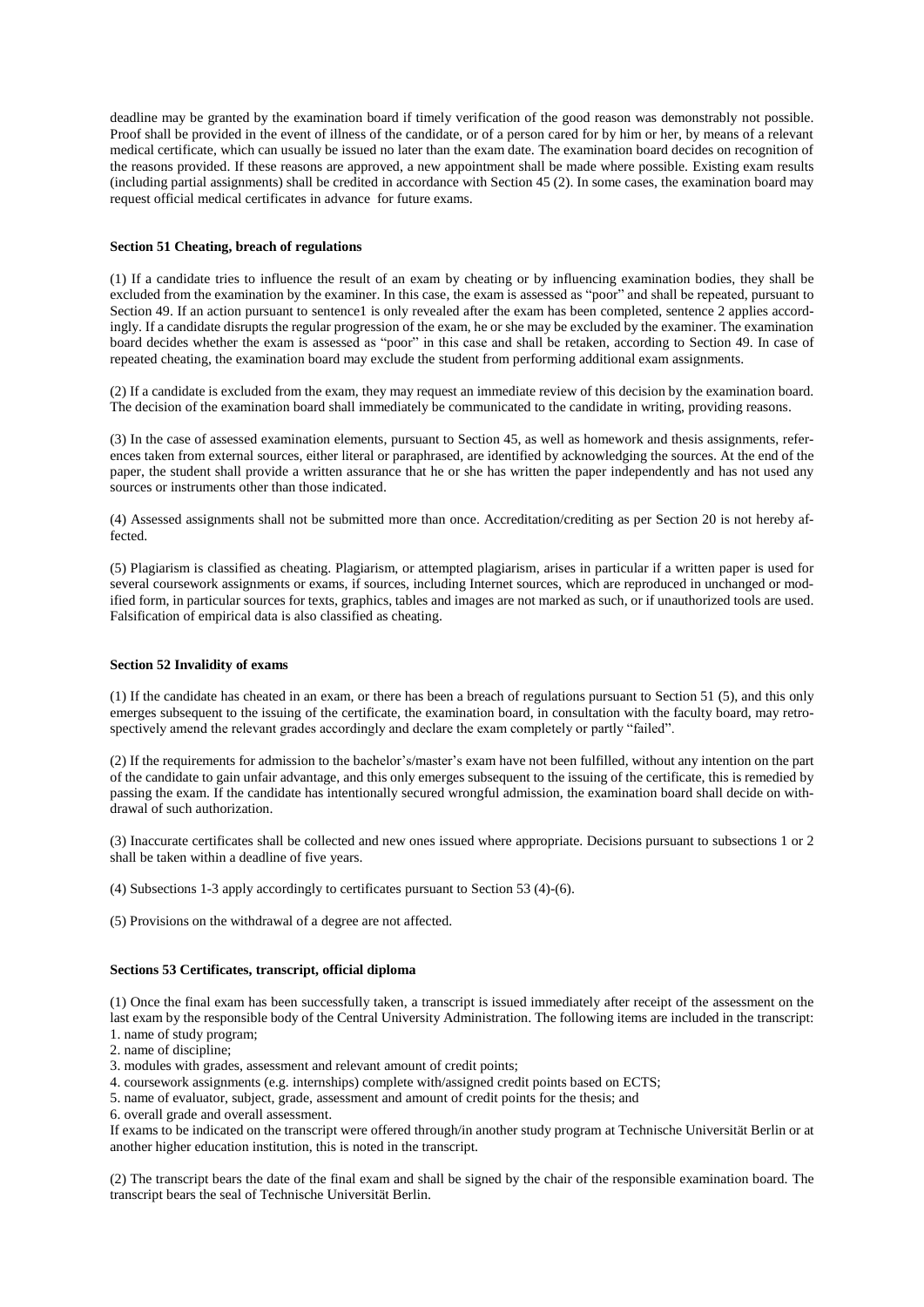(3) In addition to the transcript, an official diploma is issued by the responsible body of the Central University Administration, bearing the same date, on the award of the relevant degree. This record is signed by the president of Technische Universität Berlin and the dean of the responsible faculty or chair of the Joint Committee, and furnished with the seal of Technische Universität Berlin. The delivery of this record assures eligibility to register the relevant degree. The transcript and official diploma contain a statement that the exam assignments have been performed in compliance with the provisions of these examination regulations and the subject-specific examination regulations.

(4) Certificates of successful completion of examination assignments are issued by the responsible body of the Central University Administration. Certificates of successful completion of coursework assignments are issued by the person responsible for the relevant course.

(5) If the student has definitively lost eligibility to take an exam, they shall be issued a certificate from the responsible body of the Central University Administration on request, containing performed examination assignments and indicating that the bachelor's or master's exam has been failed.

(6) A transcript is issued for the final exam and a degree conferred if at least half of the coursework assignments and exams, including the thesis, have been completed at Technische Universität Berlin. If this is not the case, the student receives a certificate, in accordance with subsection 5, stating that they have fulfilled the provisions of these examination regulations and subject-specific examination regulations through additional assignments, in combination with previous studies. Special rules on lecture-based undergraduate and graduate courses are unaffected.

## **Section 54 Double degree, dual degree**

(1) Technische Universität Berlin may provide for dual degrees for individual study programs in cooperation with another university. This requires the conclusion of a double degree agreement between the participating universities. The agreement sets out specific requirements, in particular preconditions for participation, timing, exams to be taken, rules on mutual recognition of coursework and exam assignments, and provision on the conversion of grades.

(2) In order to receive degrees from both universities, the requirements of both examination regulations shall be fulfilled. Technische Universität Berlin shall confer its degree if half of the exam assignments were generally taken at Technische Universität Berlin.

(3) In the case of successful graduation from a study program within the framework of a dual degree procedure, the graduate receives a transcript from each of the participating universities. Transcripts and records shall include a note that the study program has been completed within the scope of a double degree agreement with the designated partner university.

#### **Section 55 Joint degree**

(1) Technische Universität Berlin may set up joint study programs in cooperation with other universities. Study and examination regulations set out the specific requirements, in particular preconditions for participation, timing, exams to be taken, rules on mutual recognition of coursework and exam assignments, and provision on the conversion of grades.

(2) In the case of successful graduation from a joint study program, the graduate receives a joint transcript from the participating universities in the language in which the course was completed.

#### **Section 56 Diploma supplement and transcript of records**

(1) In addition to the transcript and official diploma, a diploma supplement is issued, providing information in German and English on the content and form of the qualification acquired by the degree. The diploma supplement is intended to simplify and improve – nationally and internationally – the evaluation and classification of degrees for study and professional purposes.

(2) If the technical conditions exist, a transcript of records is attached to the diploma supplement, showing all modules and exams, all credit points allocated to coursework assignments and exams, and all grades. At the request of the student, the transcript of records shall also indicate coursework assignments and exams additionally taken at Technische Universität Berlin by the student, at his/her own discretion.

#### **Section 57 Authorization for data processing and access to examination files**

(1) The Student Data Regulation of the State of Berlin, as amended, shall apply to the collection and deletion of data.

(2) Within one year of completion of an exam, the student is granted access to their examination papers, related reports from examiners, and examination minutes, upon application to the central body of the Central University Administration within a reasonable deadline. Otherwise, the Administrative Procedures Act shall apply.